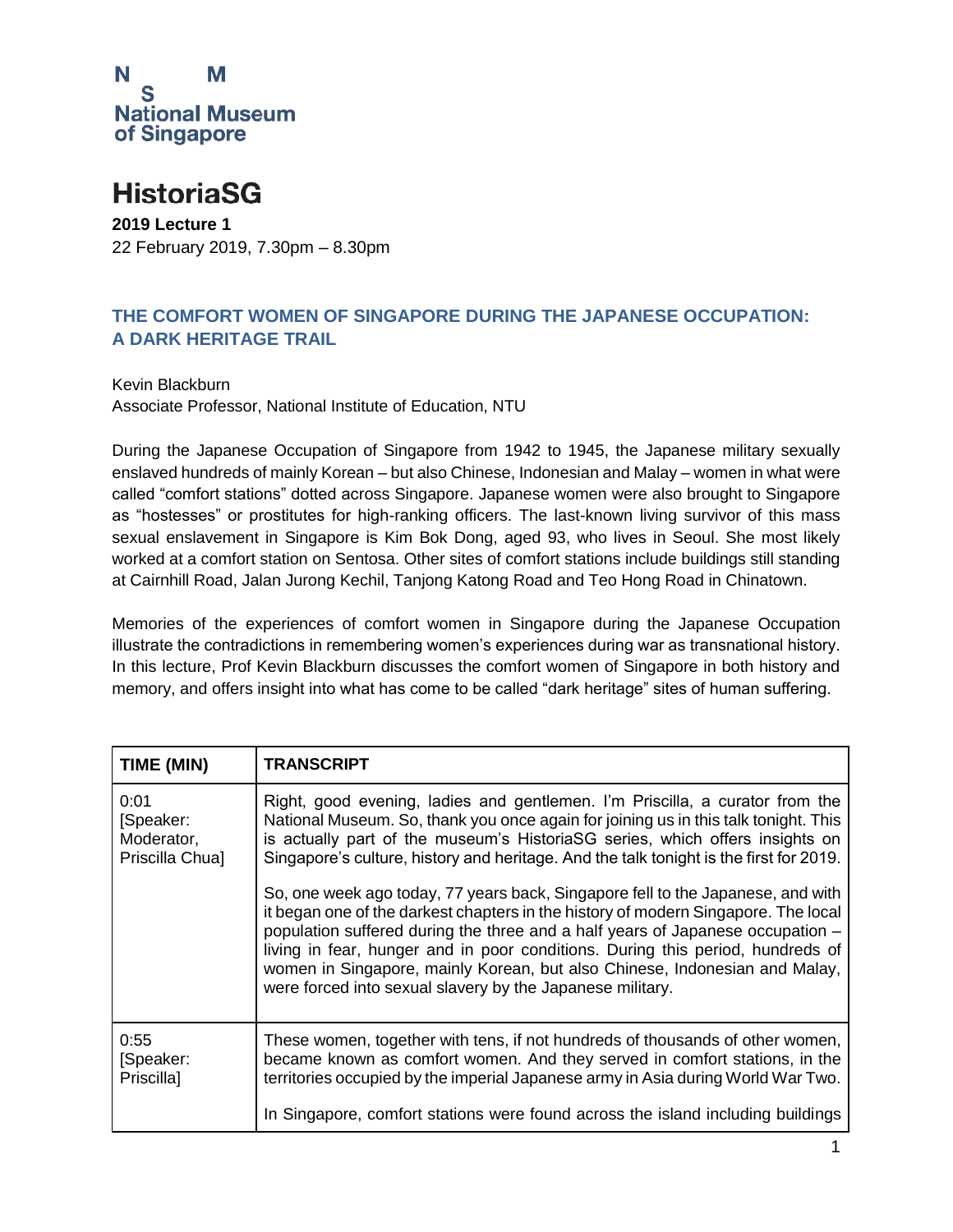|                                               | still standing in Cairnhill Road, Jalan Jurong Kechil, Tanjong Katong Road, and<br>Teo Hong Road in Chinatown.<br>Now, this evening, we are very honoured to have with us, Professor Kevin<br>Blackburn to give us a lecture on "The comfort women of Singapore during the<br>Japanese occupation - a dark heritage trail".                                                                                                                                                                                                                                                                                                                                                                                                                                                                                                                                                                                                               |
|-----------------------------------------------|-------------------------------------------------------------------------------------------------------------------------------------------------------------------------------------------------------------------------------------------------------------------------------------------------------------------------------------------------------------------------------------------------------------------------------------------------------------------------------------------------------------------------------------------------------------------------------------------------------------------------------------------------------------------------------------------------------------------------------------------------------------------------------------------------------------------------------------------------------------------------------------------------------------------------------------------|
| 01:34<br>[Speaker:<br>Priscilla]              | Prof Blackburn will be speaking about the topic of comfort women in Singapore,<br>in both history and memory, and to look into what has become known as "dark<br>heritage sites" of human suffering. Now, Kevin, of course, is a dear friend of the<br>museum who has sat on a number of our advisory panels and the curators have<br>all benefitted from his generosity as he is always so forthcoming in sharing his<br>knowledge.                                                                                                                                                                                                                                                                                                                                                                                                                                                                                                      |
| 2:00<br>[Speaker:<br>Priscilla]               | Kevin Blackburn is an Associate Professor in history, at the National Institute of<br>Education, Nanyang Technological University Singapore. He has taught in<br>Singapore since 1993 when he left the history department of the University of<br>Queensland, to take up his present teaching position. He teaches and researches<br>the history and memory of the Japanese occupation of Southeast Asia. On the<br>topic of war and commemoration, he has co-authored with Carl Hack, "Did<br>Singapore Have to Fall", well as "War Memory and the Making of Modern<br>Malaysia and Singapore". He's also co-edited the book "Forgotten Captives in<br>Japanese Occupied Asia".                                                                                                                                                                                                                                                          |
| 02:38<br>[Speaker:<br>Priscilla]              | Before we invite Prof Blackburn on stage for his talk, just a few house-keeping<br>matters. There will be a Q&A session after the lecture, so do keep your questions<br>to the end. Also, kindly turn your smart devices to silent mode, and please be<br>mindful of the sensitive nature of this topic. We look forward to a good and fruitful<br>discussion about the topic this evening. And just in case you are worried about<br>missing some details or information about the talk tonight, don't worry, we'll<br>actually be uploading a video of tonight's lecture on our website that should be<br>up sometime in March. So, you can keep a lookout on the museum's website.<br>So, without further ado, Prof Blackburn, please. Let's welcome him.                                                                                                                                                                              |
| 03:23<br>[Speaker:<br>Professor<br>Blackburn] | Thank you very much, Priscilla. Thank you for coming.<br>I'd like to start off this talk with why I'm giving this talk, it has something to do with<br>this book. In 2017, about eight Korean historians emailed me and got in touch<br>with me about their research trip to Singapore, to collect documents on the<br>comfort women. I gave them as much assistance as I could, and then I detailed<br>the seven sites of the comfort stations in Singapore. And I said, well, you will<br>have to get someone to show you around. And after several months, they came<br>back and said, well we haven't found anyone, can you do it for us? So, I said,<br>okay, I will do it. This is the first time I did it, probably the first comfort women tour<br>of Singapore. Okay, so I took them to all the sites possible, actually. Not all seven,<br>but as you can see it's as close as I could get. They did pay me, surprisingly, they |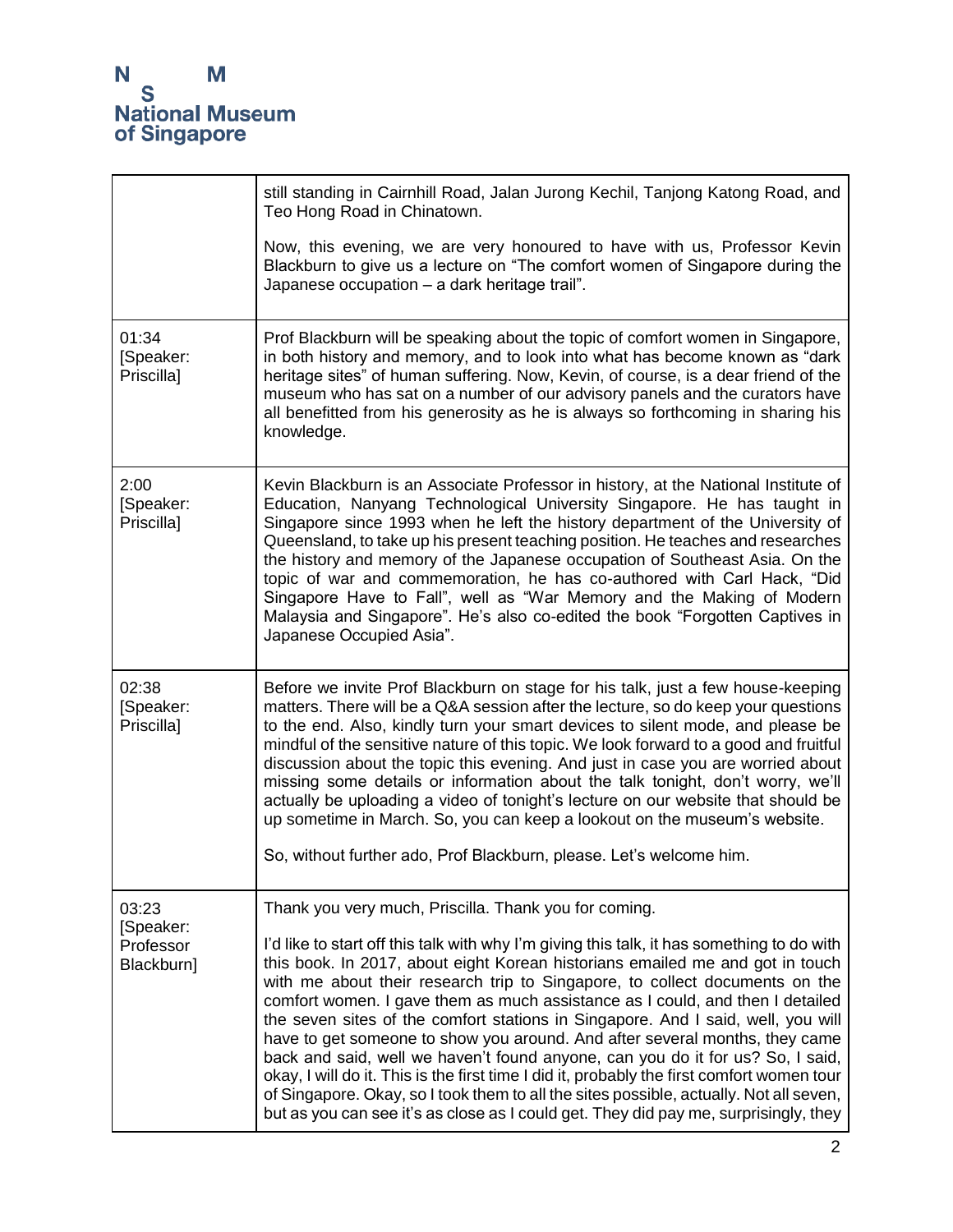|                                               | had money for a guide, actually, so there are Koreans around who will come to<br>Singapore, there are also Japanese who will come to Singapore as well, to see<br>this aspect of dark heritage as I say.                                                                                                                                                                                                                                                                                                                                                                                                                                                                                                                 |
|-----------------------------------------------|--------------------------------------------------------------------------------------------------------------------------------------------------------------------------------------------------------------------------------------------------------------------------------------------------------------------------------------------------------------------------------------------------------------------------------------------------------------------------------------------------------------------------------------------------------------------------------------------------------------------------------------------------------------------------------------------------------------------------|
| 04:32<br>[Speaker:<br>Professor<br>Blackburn] | Okay, so what is dark heritage? It's a common term that's cropping up. There's<br>elements of it, three different elements if you want. You can have like the London<br>dungeons, you can have kind of dark heritage in entertainment. Then, of course,<br>there's dark heritage like the holocaust sites. The last one is probably where we<br>would put the comfort stations of Singapore. They are somewhat known, actually.<br>They are unmarked, and as we will see, and in many cases, unwanted. Okay,<br>one could argue if this is heritage, but as I've said, I've conducted a heritage trail<br>for visiting Koreans and I know that Japanese tourists that are aware of the<br>comfort sites do them as well. |
| 05:32<br>[Speaker:<br>Professor<br>Blackburn] | The research work, okay, there's lots of research work on the comfort women.<br>The comfort women of Singapore, not so much actually. The doyen of this, the<br>man who is the most responsible for this, is the man sitting in the middle at one<br>of the conferences that I did in 2005 on the Japanese occupation, I invited him.<br>His name is Professor Hayashi. He's written extensively on the comfort women<br>and the massacre of the Chinese as well. Unfortunately, most of his detailed<br>work, as you see, is in the Japanese language. But there are English language<br>sources that have used his work as well.                                                                                       |
| 06:10<br>[Speaker:<br>Professor               | Okay, a lot of what I will tell you tonight is drawn from his work in the 1990s, and<br>also his book in 2007. Okay, so if you were a Japanese language speaker, there<br>is this rich source of material.                                                                                                                                                                                                                                                                                                                                                                                                                                                                                                               |
| Blackburn]                                    | So how did we get to the situation where we are now, where Korean historians<br>are coming down, wanting a comfort tour of Singapore? Before 1991, the comfort<br>women were scarcely known internationally and in Singapore also. There was,<br>basically, as you can see, not much awareness of this aspect of Singapore's past.<br>So in 1991, we had the Korean women coming to Japan, to sue the Japanese<br>government. Okay, that's the first time, internationally, we hear of the comfort<br>women, since basically, the end of World War Two.                                                                                                                                                                  |
| 07:04<br>[Speaker:<br>Professor<br>Blackburn] | So, in 1992, you have once again, another historian, who basically wants to tell<br>the Japanese government that there are lots of evidence in the military archives<br>on comfort women. Professor Yoshimi, who worked with Professor Hayashi, so<br>he goes into the archives and within hours, brings out all these documents that<br>basically contradict what the Japanese government is saying in 1992.                                                                                                                                                                                                                                                                                                            |
|                                               | So, basically the Japanese government can't lie, so they issued the Kono<br>statement where they acknowledge the existence of comfort women. And, also<br>that they (the women) were coerced as well, and also they give something of an<br>apology.                                                                                                                                                                                                                                                                                                                                                                                                                                                                     |
|                                               | So, what happened, you have 50 years of silence. This is Professor Yoshimi's                                                                                                                                                                                                                                                                                                                                                                                                                                                                                                                                                                                                                                             |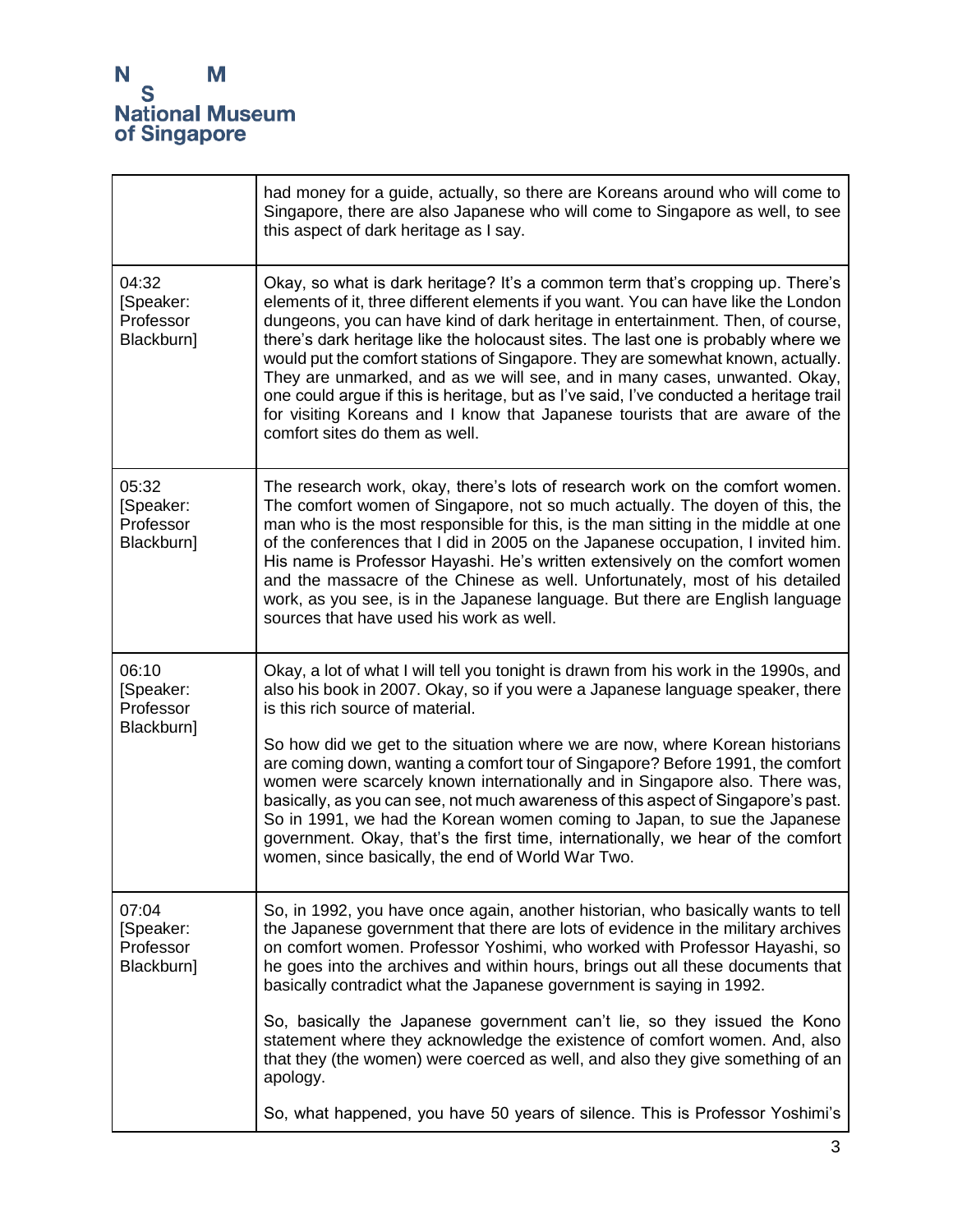$\mathbf{r}$ 

|                                               |                                                                                                                                                                                                                                                                                                                                                                                                                                       | book translated into English. Quite a very good book, actually, if you really want<br>to know about the lives of comfort women, which I won't cover too much here.<br>Across East Asia, this is an excellent book, it's been used as a textbook in many<br>Japanese colleges, of course this is the English language version. So, it is an<br>excellent book if you are fascinated by this topic, actually. It's rich in detail, and<br>very good in terms of observations and he observes that, these women were<br>brutally enslaved by a patriarchal system whereby basically, men went off to war,<br>and women served them through prostitution, basically, sexual enslavement. |
|-----------------------------------------------|---------------------------------------------------------------------------------------------------------------------------------------------------------------------------------------------------------------------------------------------------------------------------------------------------------------------------------------------------------------------------------------------------------------------------------------|--------------------------------------------------------------------------------------------------------------------------------------------------------------------------------------------------------------------------------------------------------------------------------------------------------------------------------------------------------------------------------------------------------------------------------------------------------------------------------------------------------------------------------------------------------------------------------------------------------------------------------------------------------------------------------------|
| 08:25<br>[Speaker:<br>Professor<br>Blackburn] | And, after the war, of course these women went back into a patriarchal society.<br>And we can see this in early press reports about comfort women in Singapore,<br>which I haven't included in this lecture.                                                                                                                                                                                                                          |                                                                                                                                                                                                                                                                                                                                                                                                                                                                                                                                                                                                                                                                                      |
|                                               | But a lot of it is this image of them as the "fallen women". Basically, they have<br>been taken from their homes, and they have been put into, you know, kind of<br>places of prostitution, and from this, they've become the fallen women,<br>irredeemable, actually. So patriarchy ensures that these women are largely<br>silenced. Certainly, in the case of Singapore for a long time, but other countries<br>as well, actually. |                                                                                                                                                                                                                                                                                                                                                                                                                                                                                                                                                                                                                                                                                      |
|                                               |                                                                                                                                                                                                                                                                                                                                                                                                                                       | So, what happened in Singapore? What happened in Singapore in 1991 to '92?<br>We had this blockbuster of a documentary, the first documentary on Singapore<br>TV, about the Japanese occupation - "Between Empires". If you remember, it<br>was full of lots of brutal things. In a sense, it was almost like Singapore TV thought<br>of all the possible ways they could portray the Japanese military in the worst<br>possible light.                                                                                                                                                                                                                                              |
| 09:31<br>[Speaker:<br>Professor<br>Blackburn] |                                                                                                                                                                                                                                                                                                                                                                                                                                       | Babies being bayonetted, women being raped. All these things that did happen,<br>but of course, they use them to sensationalise it. It became quite an amazing<br>documentary series - two episodes. Okay, in this we don't hear about comfort<br>women because it was made just a bit earlier, in 1991, '92, before the issue<br>broke. We hear about what's common when we talk about women's experience<br>in Singapore which is the fear of rape during the Japanese occupation. This is<br>quite a common feature in all history interviews. So, we see, testimony from two<br>women on this.                                                                                   |
|                                               |                                                                                                                                                                                                                                                                                                                                                                                                                                       | So, after the comfort women becomes an issue, we see the first depiction of a<br>Singapore woman, as a comfort woman. It's on the slide, obviously, it's our<br>beloved Fiona Xie, actually. She's the first one to portray a comfort woman, in<br>this docu-drama. It's more a drama than a documentary. So, it's 2001, "A War<br>Diary". Most of you would have forgotten about it, of course. It ran for 20<br>episodes.                                                                                                                                                                                                                                                          |
|                                               |                                                                                                                                                                                                                                                                                                                                                                                                                                       | We were astonished actually, when she was taken away and put in a comfort<br>station. We learnt that comfort women wear uniforms or wore uniforms. This is<br>something many people didn't know, but it's true actually. They got the colour<br>wrong. The women tended to wear white. Of course, not all did. Usually you can<br>tell it's a comfort station because the women they were wearing white nurses'                                                                                                                                                                                                                                                                      |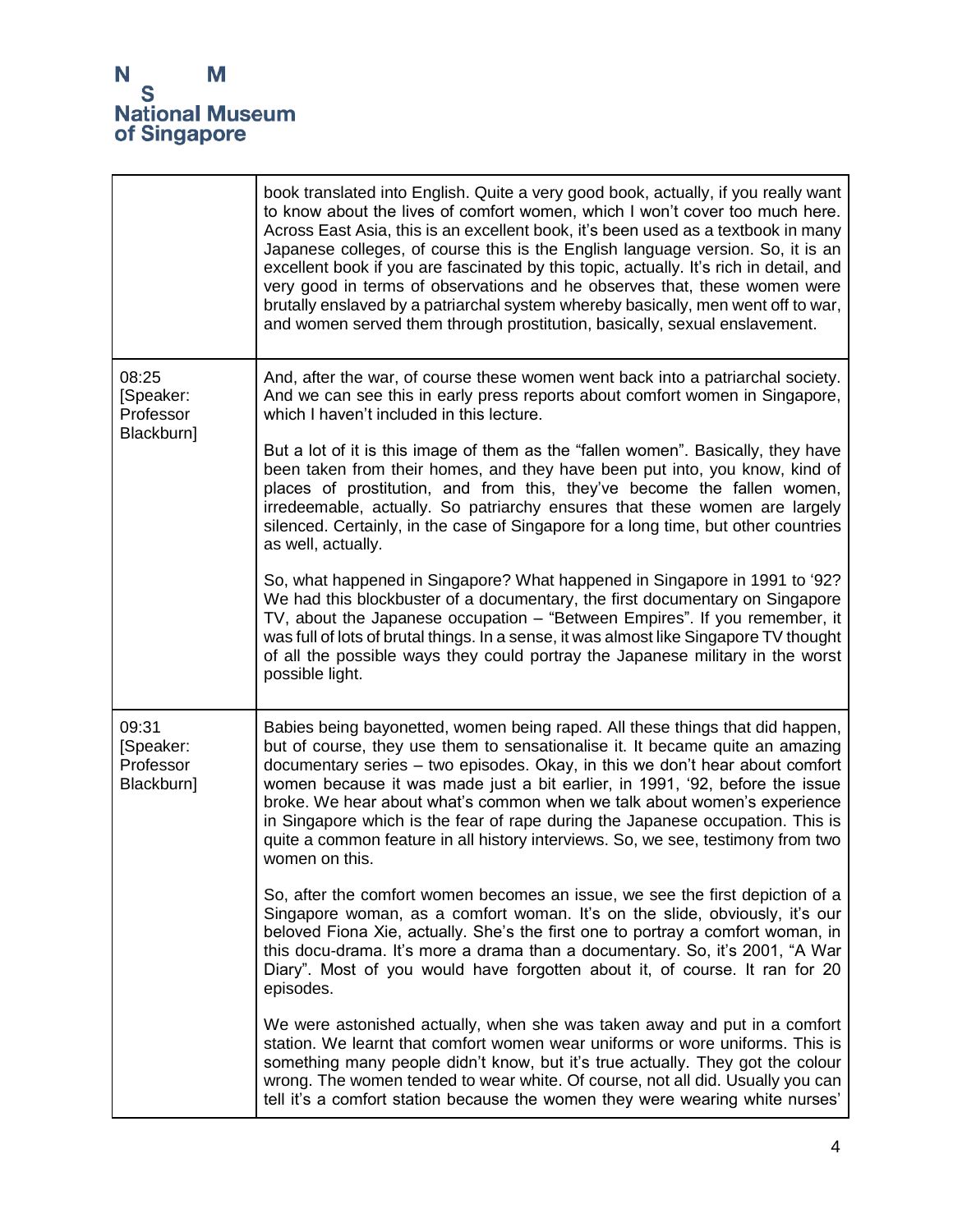|                                               | type uniform. Why this happened, I don't know. As we see, it is one of the<br>distinguishing characteristics of a comfort station, even in other places outside of<br>Southeast Asia.                                                                                                                                                                                                                                                                                                                                                                                                                                                                                                                                                                                                                         |
|-----------------------------------------------|---------------------------------------------------------------------------------------------------------------------------------------------------------------------------------------------------------------------------------------------------------------------------------------------------------------------------------------------------------------------------------------------------------------------------------------------------------------------------------------------------------------------------------------------------------------------------------------------------------------------------------------------------------------------------------------------------------------------------------------------------------------------------------------------------------------|
| 11:21<br>[Speaker:<br>Professor<br>Blackburn] | So, in popular culture, we have a few representations of comfort women. These<br>are the plays that have been about comfort women. The one by Kuo Pao Kun,<br>actually, is about comfort women but it's obvious that it was a Korean comfort<br>woman. The other two are plays by Wildrice and also by the Malay theatre<br>company, Teater Kami. They are obviously about, a local woman, most likely a<br>Singapore woman, because they are about Malay women. The director for Teater<br>Kami, he was inspired by a Berita Harian article about comfort women.                                                                                                                                                                                                                                             |
|                                               | So now it's a feature of popular culture. But what was it in 1945, actually. It was<br>there strong in the memory of people just after the war. If you look at the<br>newspapers and look at comfort girls, it actually is a category. Or search for<br>comfort houses, you'll discover that there's quite a bit on this. And they are seen,<br>comfort women are seen almost like, not something that should be treated with<br>sympathy, actually. Many accounts are not that sympathetic, but there are<br>sympathetic accounts.                                                                                                                                                                                                                                                                           |
|                                               | So, basically, it's kind of painting them as victims of Japanese brutality. So, here<br>you can see a Chinese cartoon compilation which is lurid and full of lots of sexual<br>images and violent images anyway. And then we see something more artistic by<br>Liu Kang, which is also in Chinese originally. And he portrays a comfort house.                                                                                                                                                                                                                                                                                                                                                                                                                                                                |
| 12:54<br>[Speaker:<br>Professor<br>Blackburn] | Apparently, in Malaysia, there was one comfort house that occupied a chapel or<br>a church, so that's based on some kind of truth actually. So, yeah this is perhaps<br>the most well-known image from "Chop Suey". So, documents at that time reflect<br>that there is this concern that it did happen, particularly in Malaysia, they used a<br>lot of local women. Particularly, Chinese women to basically, fill their comfort<br>stations. So, we have this testimony and piece of document from the Kuomintang<br>branch in KL. I used it for my book which is why the Koreans contacted me.                                                                                                                                                                                                            |
|                                               | So basically, they described how a large number were taken from some of the<br>wealthiest families in Kuala Lumpur. Kind of like Fiona Xie actually, when she<br>was kidnapped from her Peranakan family. This is the quote that I used for my<br>book. And based on the work of Professor Hayashi, he did work on Malaysia,<br>Malay Peninsula, these are all the known comfort stations in Malaya, actually.<br>So, it seems to be there are actually even more if you read some accounts, like<br>Bahau, the camp there's supposed to be some comfort women there. These are<br>basically, all over. Only Terengganu escaped. Professor Hayashi in his article in<br>Japanese says, it's likely that there are many more, actually. Likely there are<br>many more comfort stations in Peninsular Malaysia. |
| 14:24<br>[Speaker:<br>Professor<br>Blackburn] | So, if there are that many in Peninsular Malaysia. And also, Professor Hayashi<br>said that there are 16 comfort stations in Kuala Lumpur alone. Sixteen alone.<br>So, what about Singapore? These are the ones that he finds in his research of                                                                                                                                                                                                                                                                                                                                                                                                                                                                                                                                                              |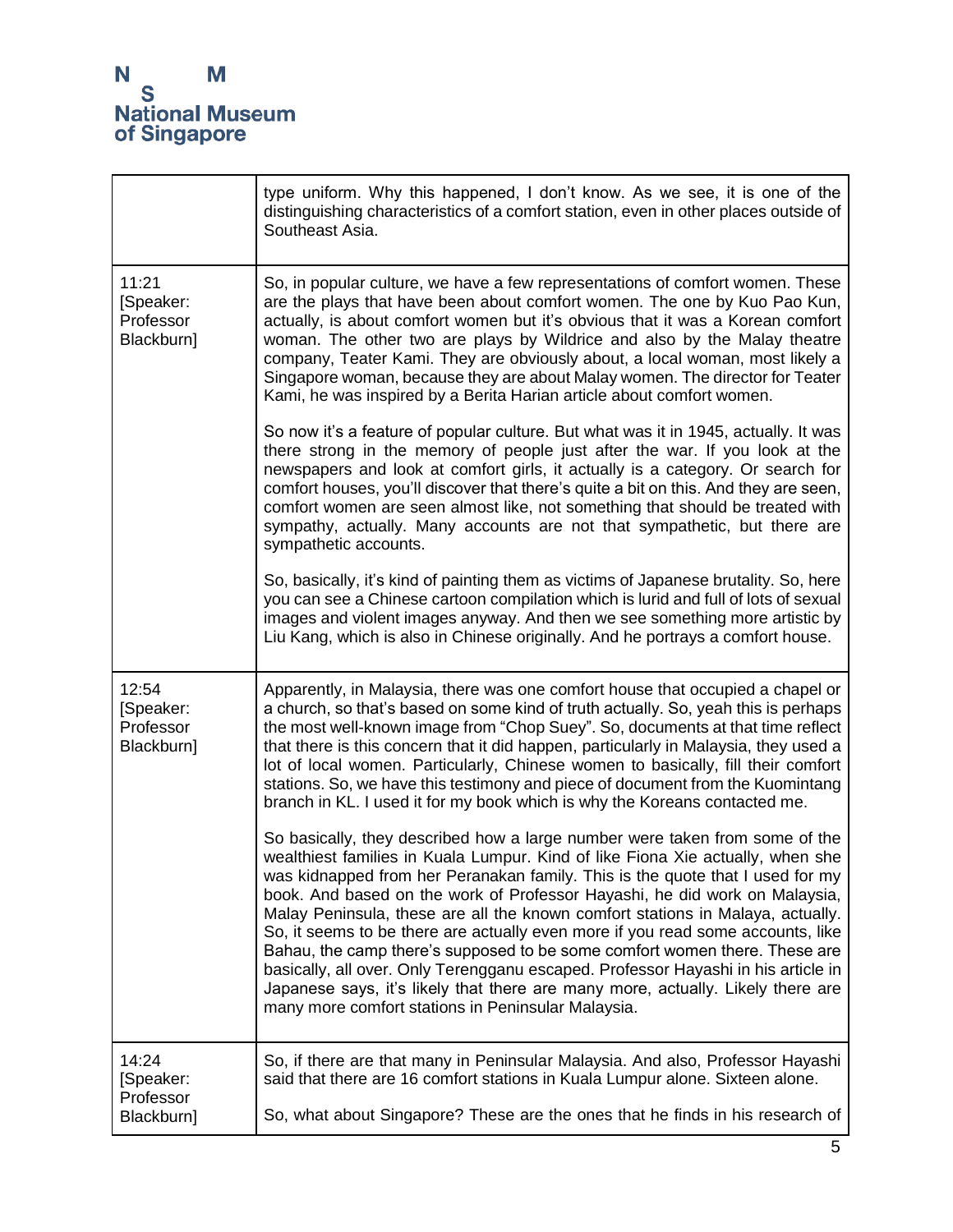|                                               | comfort women in Singapore. These are identifiable using Japanese documents<br>and also oral history testimonies, some of which we will have a look at tonight.<br>So, you've got some of the more common ones. There are about five that were<br>fairly well known and are in his 1994 article, actually. There's two that aren't. So,<br>Cairnhill Road is very well known as a comfort station, very well known. Tanjong<br>Katong Road, also well known as a comfort station. The Bukit Pasoh Road No.<br>27, the clan association house, that's well known too. This one, he didn't include<br>in his 1994 article, Jalan Jurong Kechil around Beauty World, around Bukit Timah<br>village. Okay, but he later discovered through a document that he found from the<br>archive, the Japanese military documents, that they used that. There was a little<br>map of the area. From that map, these old shop houses from the 1930s could<br>possibly be identified as the comfort house. |
|-----------------------------------------------|---------------------------------------------------------------------------------------------------------------------------------------------------------------------------------------------------------------------------------------------------------------------------------------------------------------------------------------------------------------------------------------------------------------------------------------------------------------------------------------------------------------------------------------------------------------------------------------------------------------------------------------------------------------------------------------------------------------------------------------------------------------------------------------------------------------------------------------------------------------------------------------------------------------------------------------------------------------------------------------------|
| 15:42<br>[Speaker:<br>Professor<br>Blackburn] | And, also at Sentosa as well, you have buildings that were once behind Madame<br>Tussauds or Images of Singapore which were a comfort house as well. We have<br>corroboration of this through oral history testimony as well. And Pulau Bukom for<br>the Navy, there's an oral history account of that too. And lastly, Seletar naval<br>base, where the airport is today, around there, okay. There's Japanese military<br>documents that indicate that place.                                                                                                                                                                                                                                                                                                                                                                                                                                                                                                                             |
|                                               | So, basically there are seven known places and Professor Hayashi documents<br>these in his 2007 book, actually. So, basically, in 1994 he documents five, and<br>then after that, he adds two more.                                                                                                                                                                                                                                                                                                                                                                                                                                                                                                                                                                                                                                                                                                                                                                                         |
|                                               | So what were they like actually? This is the classic illustration of what a comfort<br>house was like. So, you have the women in white, in cubicles, actually. This is<br>the one in Shanghai, and this is an illustration, a painting, an illustration of the<br>process of how they operated. So, a classic determinant of what a comfort house<br>is usually, you have the presence of Korean women; usually you have the<br>presence of women dressed in white; and usually you have a long line of<br>Japanese privates and NCOs, not so many officers actually, waiting.                                                                                                                                                                                                                                                                                                                                                                                                              |
| 17:12<br>[Speaker:<br>Professor<br>Blackburn] | So, it's kind of mechanised sexual enslavement, actually. Because, we will look<br>at something else that is something like what's called a restaurant. The Japanese<br>set these up and had hostesses and had prostitutes, mainly from Japan,<br>Japanese women. And these are called Ryotei, actually. That's a similar system,<br>but not as mechanised as this one, actually, in terms of, you know, very<br>organised.                                                                                                                                                                                                                                                                                                                                                                                                                                                                                                                                                                 |
|                                               | So, how did they adapt it to the buildings of Singapore and the sites. So, this is<br>in Cairnhill, the most well-known one, actually. You can see that these are the<br>shop houses in purple. They are preserved by the URA. They are not preserved<br>because they are comfort houses, but they are preserved because these terrace<br>houses are of aesthetic value actually. So, right at the top. It's this building here<br>actually. This building is today, a part of the arts centre or whatever. It was once<br>upon a time, after 1950, the teachers' training college, which was the<br>predecessor of my institution. Before then, the older of you would know that was<br>actually ACS, a school. It was a school during the Japanese occupation, too. The                                                                                                                                                                                                                   |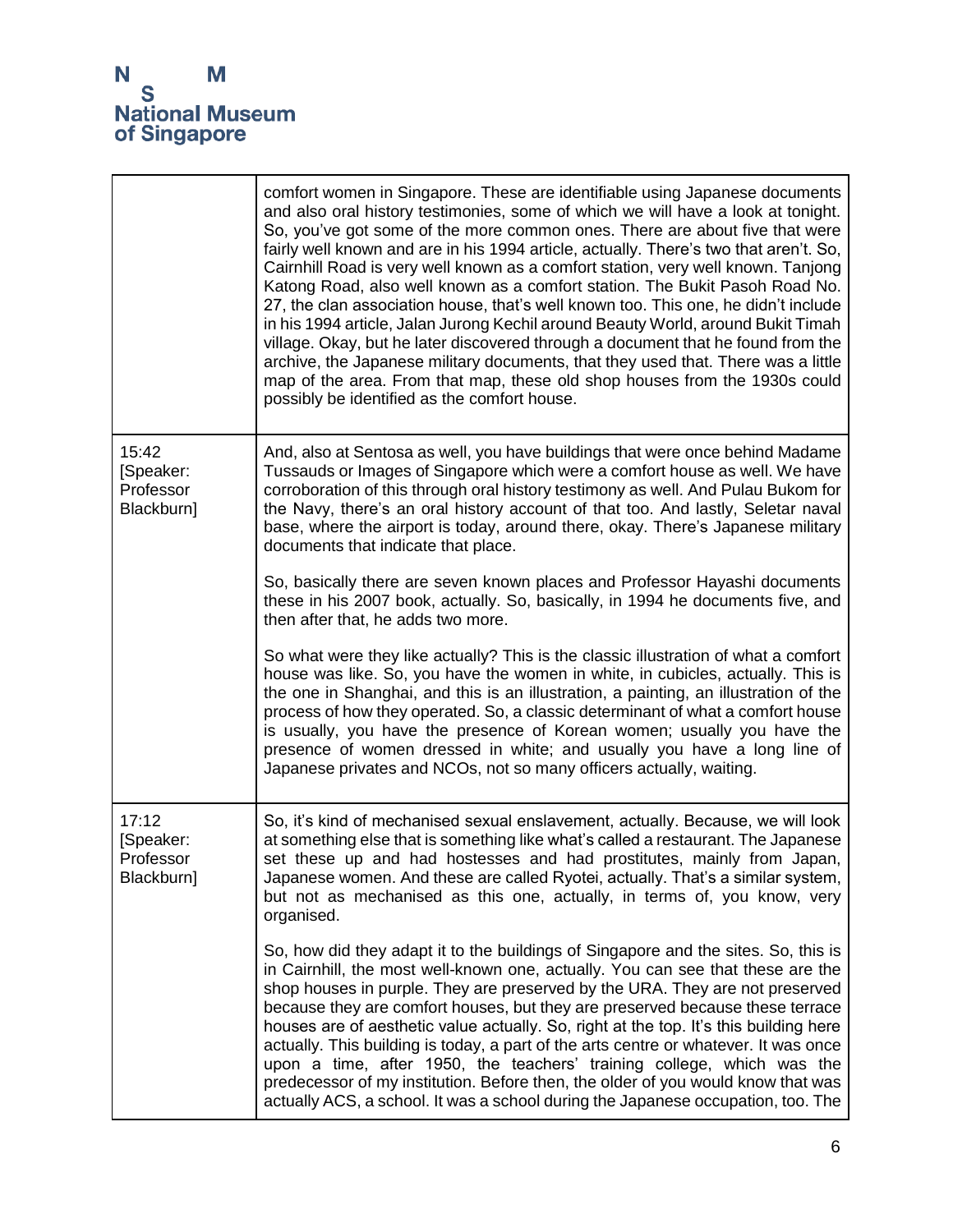'n

|                                               | Japanese kept the school but they had a large comfort station right next to it.<br>Which makes for some interesting memories of some of the people who were at<br>the school.                                                                                                                                                                                                                                                                                                                                                                                                                                                                                                                                                                                                                          |
|-----------------------------------------------|--------------------------------------------------------------------------------------------------------------------------------------------------------------------------------------------------------------------------------------------------------------------------------------------------------------------------------------------------------------------------------------------------------------------------------------------------------------------------------------------------------------------------------------------------------------------------------------------------------------------------------------------------------------------------------------------------------------------------------------------------------------------------------------------------------|
| 19:01<br>[Speaker:<br>Professor<br>Blackburn] | First of all, we start off with the person who may have the first memories, after<br>the international issue. Not surprisingly, it was Lee Kuan Yew, actually, so this is<br>what he says when he was talking to the Japanese at the Symposium in Kyoto,<br>actually, in early January. So, it was very close to when the issue broke as<br>international news.                                                                                                                                                                                                                                                                                                                                                                                                                                        |
|                                               | He remembers the long lines, remember that's one of the characteristics of<br>comfort stations, long lines. He remembers also that it was at Cairnhill Road, the<br>one he was most familiar with. And interestingly, he actually says, " at that time<br>I didn't know that they were Koreans". This is something too, that interests people<br>who want to look at the memory of it. And also, he said something which is a bit<br>shocking, actually. He reckons that they saved the chastity of Singapore women.<br>Well, as we'll see, they didn't actually. But there is that argument that the<br>Japanese military had is that, as these comfort stations were built, it made the<br>Japanese soldiers more inclined to actually go to them rather than to rape, as<br>they had done in China. |
| 20:10<br>[Speaker:<br>Professor<br>Blackburn] | Okay, so, comfort stations kind of emerged out of this brutal system that the<br>Japanese military set up, actually. This kind of innate violence that they cultivate<br>amongst their men, that basically spills over into sexual violence. So, we see that<br>in Nanking. Nanking was, probably there were comfort houses before Nanking,<br>but Nanking was the catalyst for the building of more, actually. And this is a<br>classic military document.                                                                                                                                                                                                                                                                                                                                            |
|                                               | So, amongst the local culture, surprisingly the silence, somewhat silence. There<br>is this book that's quite nostalgic by Goh Sin Tub, actually. He talks about this<br>area. His comments are quite interesting, and you'll notice they're not really that<br>sympathetic in terms of looking at victims, enslavement, or whatever. He talks<br>about mainly these waitresses actually, that worked, supposedly in a comfort<br>station or they might have worked in a restaurant. The Japanese might have set<br>up these restaurants with hostesses or whatever.                                                                                                                                                                                                                                   |
| 21:10<br>[Speaker:<br>Professor<br>Blackburn] | His comments kind of confirm Lee Kuan Yew's, actually, when he says he<br>didn't say it there, but he says it later on in an interview that he believed also that<br>Singapore women's chastity had been saved as well. So, there's two men of the<br>same generation who thanked the comfort stations of Singapore for saving the<br>chastity of Singapore women.                                                                                                                                                                                                                                                                                                                                                                                                                                     |
|                                               | Okay, so we'll move on to this. Okay, this is to do with what's a comfort station<br>and what's not. So, you have the former principal of Singapore Chinese Girls'<br>School, Tan Sock Kern, actually. So, she lived in Cairnhill Road. She lived in No.<br>57 and 59, they owned two houses. Her family was quite well-off, cause Cairnhill<br>Road is like, I don't know, it's kind of like Cairnhill Road today. It's very wealthy                                                                                                                                                                                                                                                                                                                                                                  |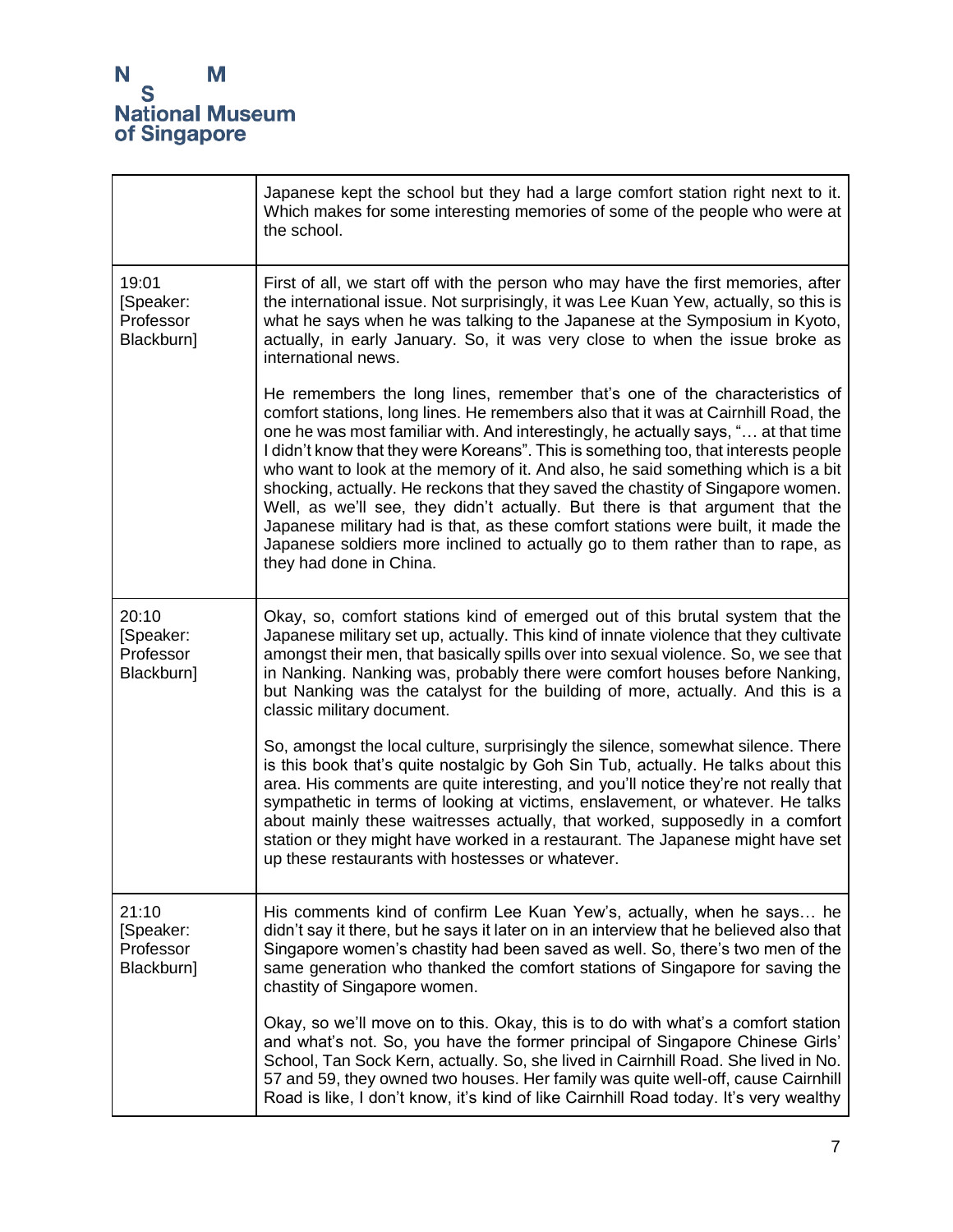|                                               | actually, very wealthy place.                                                                                                                                                                                                                                                                                                                                                                                                                                                                                                                                                                                                                                                        |
|-----------------------------------------------|--------------------------------------------------------------------------------------------------------------------------------------------------------------------------------------------------------------------------------------------------------------------------------------------------------------------------------------------------------------------------------------------------------------------------------------------------------------------------------------------------------------------------------------------------------------------------------------------------------------------------------------------------------------------------------------|
|                                               | She remembers that these were on the opposite side of the shop houses that<br>were conserved. So, her two houses have been demolished actually, and now<br>there's a condo there. She says also, her generation, not her in particular. They<br>say that Singapore Chinese Girls' School at 37 Emerald Hill, they're trying to<br>preserve it, was a comfort station. If you look at Shinozaki, the Education Officer<br>and Welfare Officer, in his memoirs he specifically says no, it was one of these<br>horrible restaurants that the Japanese military was setting up. This is something<br>where it is easy to mistake one of these Ryotei restaurants for a comfort station. |
| 22:48<br>[Speaker:<br>Professor<br>Blackburn] | So, there's more testimony that comes and comes about these places. This is<br>before 1991. So, it's interesting that people would refer to them as comfort<br>houses and the women who occupy them would be comfort girls.                                                                                                                                                                                                                                                                                                                                                                                                                                                          |
|                                               | So, it's there amongst that generation who knew about these places because the<br>oral history centre did this big project to gather all the memories of many people<br>who lived through the Japanese occupation in the '80s. So, this is a good source<br>in terms of common knowledge. So, it seems to be amongst many people who<br>lived through the war. It wasn't common knowledge, but you know, some of them<br>knew about it. Particularly those who lived near them.                                                                                                                                                                                                      |
| 23:26<br>[Speaker:<br>Professor               | So, his impressions are quite interesting. He describes the long queues of<br>Japanese soldiers or whatever, and women basically waiting in the comfort<br>houses. The location's correct, actually.                                                                                                                                                                                                                                                                                                                                                                                                                                                                                 |
| Blackburn]                                    | So, looking at this. This is the school, Anglo Chinese School, it's part of the art<br>centre today. The very top, as you walk up past the terrace houses, you have to<br>walk up a flight of stairs. This is the school, interesting architecture basically.<br>What's down below is the old canteen, down at the bottom, near that "No<br>Trespassing" sign. At the bottom is the old canteen. And also, behind that, is the<br>row of shop houses that begins. So, if you were at that school in the 1940s, during<br>the Japanese occupation, you've got a very good view of what's going on.                                                                                    |
|                                               | So, you see this in some of the students' testimony about this place. These are<br>young boys. Basically, the canteen was facing the backyard, or back balcony of<br>the comfort stations.                                                                                                                                                                                                                                                                                                                                                                                                                                                                                           |
| 24:37<br>[Speaker:<br>Professor<br>Blackburn] | The women would have one day of the week off when they have a medical<br>examination. So, these women would go out onto the court yard or balcony,<br>which was right next to their canteen for the ACS school, and these boys would<br>be amazed by what was going on. So it's like, they are not really aware of the<br>enslavement. But they were more aware of this. The principal, I'm not sure if he<br>was the principal at that time, maybe it was just a Japanese learning place. He<br>basically tried to shoo everyone away from the canteen, up to the other side of<br>the school which overlooks the Scotts Road area.                                                 |
|                                               | So, often the boys just went up further into the top area of the school and they                                                                                                                                                                                                                                                                                                                                                                                                                                                                                                                                                                                                     |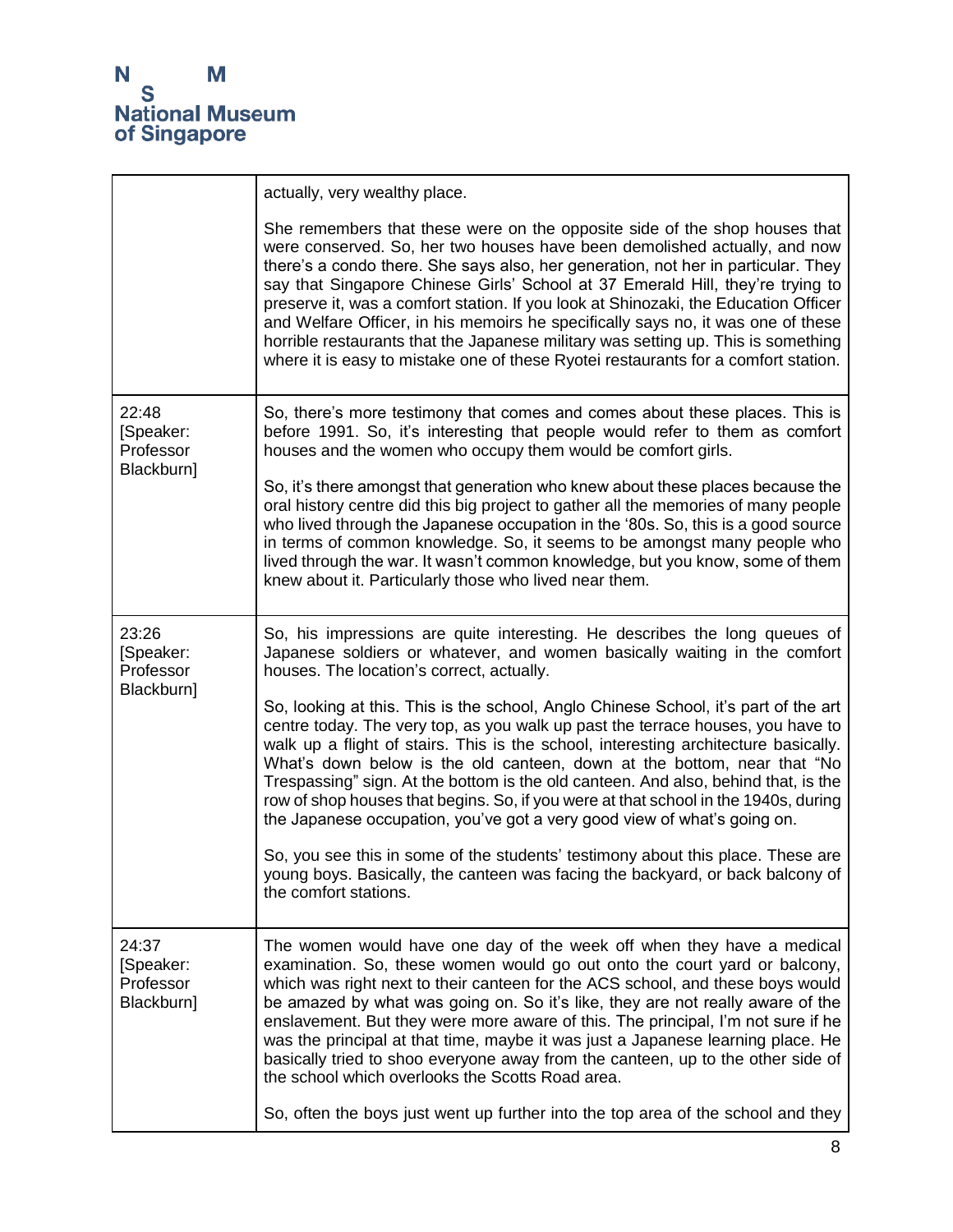

|                                               | had an even better view. So, this is kind of boyhood memories of this area. The<br>other boys who were perhaps more adventurous, the Japanese were kind of<br>focused on cleanliness or whatever, and prevention of venereal diseases as well,<br>so they had condoms issued and these were scattered after use so we had the<br>principal's reaction to boys blowing them up like balloons. And he explained<br>classically that the dirt of the woman is on the outside and the dirt of the man is<br>on the inside.                              |
|-----------------------------------------------|-----------------------------------------------------------------------------------------------------------------------------------------------------------------------------------------------------------------------------------------------------------------------------------------------------------------------------------------------------------------------------------------------------------------------------------------------------------------------------------------------------------------------------------------------------|
| 26:00<br>[Speaker:<br>Professor<br>Blackburn] | So, his memory of it is certainly not one of victimhood and enslavement, but of<br>course it was there. The oral history collection has no oral history interviews from<br>comfort women, not surprisingly. We'll get to that soon.                                                                                                                                                                                                                                                                                                                 |
|                                               | So, what happens also is that they are not sure. Like Lee Kuan Yew, they are not<br>sure, because they can't tell Koreans from Japanese that may be shocking for<br>Japanese and Koreans, but it happens. And even the historians who came down<br>and they looked at this testimony and they were surprised: "How come they can't<br>tell Koreans from Japanese?"                                                                                                                                                                                  |
|                                               | But yeah, at that time, the Koreans could speak very good Japanese. Even when<br>they spoke to them, they spoke in Japanese.                                                                                                                                                                                                                                                                                                                                                                                                                        |
| 26:47<br>[Speaker:<br>Professor<br>Blackburn] | So, more testimony will come later on. Basically, this question was raised in 1993,<br>after all the controversy. Philippine women were also comfort women, Indonesian<br>women. This was an inevitable question, were Singaporean women comfort<br>women?                                                                                                                                                                                                                                                                                          |
|                                               | It was a difficult issue actually. There were none popping up. No Singapore<br>women were saying: "Well, I want compensation from the Japanese<br>government."                                                                                                                                                                                                                                                                                                                                                                                      |
|                                               | So, it was debated among some historians. Ong Chit Chong was one, who said<br>that there was no documented evidence but actually all you had to do was kind<br>of look at the modern version of this book from 1947, that describes how<br>Singapore women are coming back from Java, 15 of them were coming back<br>from Java, on the 6 of March. And the author of this book, N.I. Low, he basically<br>meets them. You can see that these women just don't have much faith in<br>patriarchy because they said: "Will our fathers still have us?" |
| 27:53<br>[Speaker:<br>Professor<br>Blackburn] | You can see that long silence, and the continuing silence amongst many women,<br>is more than justified.                                                                                                                                                                                                                                                                                                                                                                                                                                            |
|                                               | So, yes, you see the journalist he is very good actually, at uncovering things.<br>Phan Ming Yen, he is involved in uncovering possible comfort women sites and<br>also exploring this question. He does bring into this article that people won't<br>openly say, but some people say their relatives were comfort women.                                                                                                                                                                                                                           |
|                                               | The next site is quite a large one, perhaps the largest. This one is hard to actually<br>say which building was a station and which was not. Accounts were given in                                                                                                                                                                                                                                                                                                                                                                                 |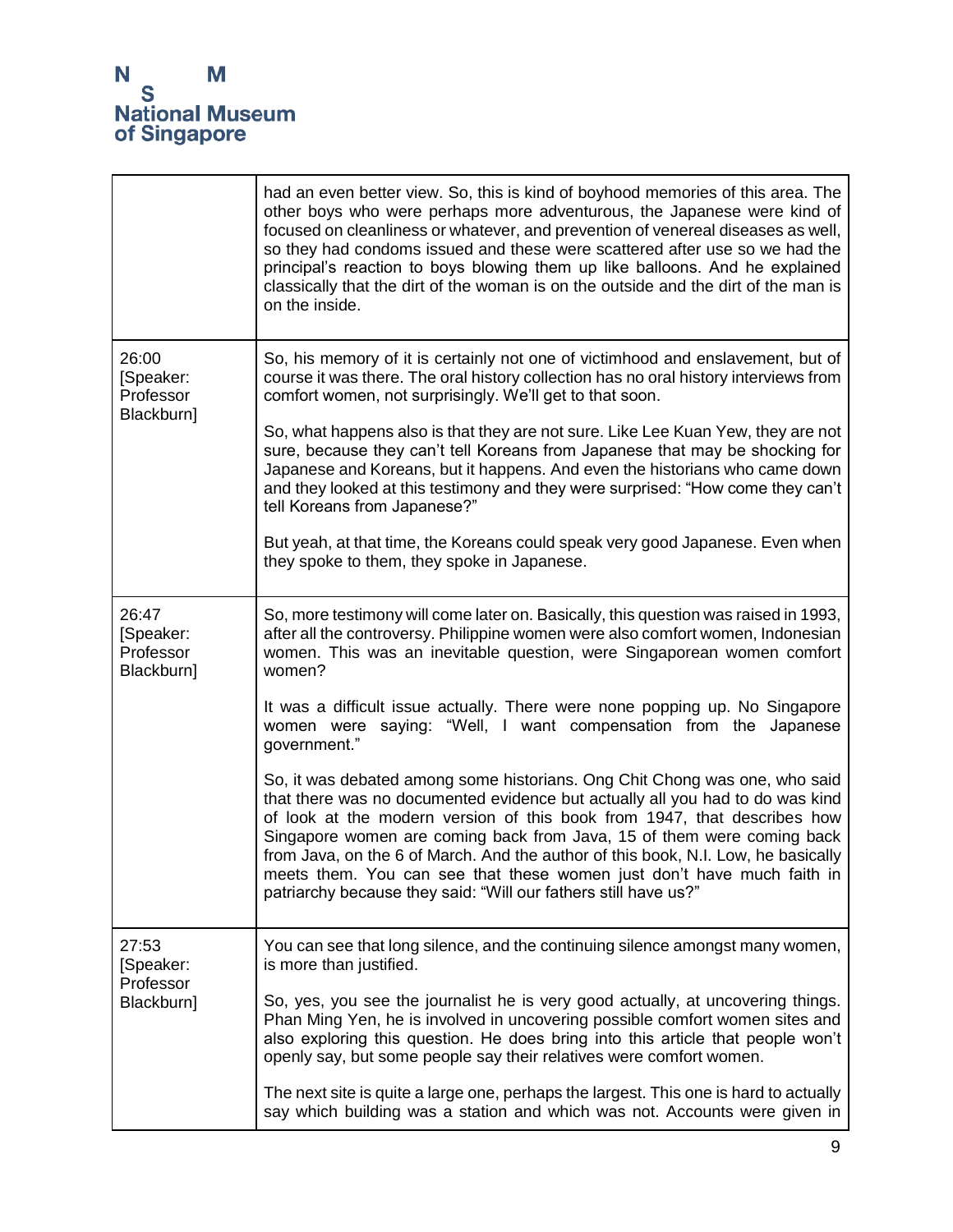|                                               | terms of somewhere between Wilkinson Road and Wareham Road, which is a<br>long way. If you look at a lot of these sites, there are a lot of URA preserved<br>buildings, pre-war shop houses along that side of the road. When I took the<br>Koreans down that road I just stopped anywhere and said: "Well, it could be any<br>one of these terrace houses or shop houses". We don't really know, even<br>Professor Hayashi as well.                                                                                                                                                                                                                                                                                                                                                                                                                                                                                                                                                                                                                                                                                                                                                                                                                               |
|-----------------------------------------------|--------------------------------------------------------------------------------------------------------------------------------------------------------------------------------------------------------------------------------------------------------------------------------------------------------------------------------------------------------------------------------------------------------------------------------------------------------------------------------------------------------------------------------------------------------------------------------------------------------------------------------------------------------------------------------------------------------------------------------------------------------------------------------------------------------------------------------------------------------------------------------------------------------------------------------------------------------------------------------------------------------------------------------------------------------------------------------------------------------------------------------------------------------------------------------------------------------------------------------------------------------------------|
| 29:02<br>[Speaker:<br>Professor<br>Blackburn] | One source mentions the corner of Mountbatten Road and Haig Road which is<br>obviously demolished now. Between Wareham Road and Wilkinson Road, there<br>are lots of accounts of that general location. We'll look at some of that testimony,<br>it's quite interesting actually.                                                                                                                                                                                                                                                                                                                                                                                                                                                                                                                                                                                                                                                                                                                                                                                                                                                                                                                                                                                  |
|                                               | This is not from the national archives, but one year before the comfort women<br>issue broke, there was a book written, it was a compilation of different<br>experiences of Japanese occupation. So, we have here, this one, by someone<br>quite familiar to us. One of the old guard of the PAP, Othman Wok. He talks about<br>Tanjong Katong Road and he talks about Indonesian women, in the sense that<br>the Japanese were moving Indonesian women not just to Singapore. There were<br>three batches if you look at some of the newspaper accounts of Indonesian<br>women coming through Singapore, basically about 219 who were in those three<br>batches. And about 50 stayed in Singapore, then 20 returned, so that left about<br>30 who probably stayed and married local men, and Othman Wok says that they<br>did at the end of the war, and there is an account in the press at that time, English<br>language press, of all this happening. The women don't want to go back. Once<br>again, they said the same thing: "Will our families have us if we go back?"<br>They say that they like dancing and they like Singapore as well. They stayed.<br>The idea of being a fallen woman in a patriarchal society is something that doesn't<br>appeal. |
| 30:45<br>[Speaker:<br>Professor<br>Blackburn] | Another interview about this area - Robert Chong. This is '83, remember before<br>the big controversy in 1991. This is from the national archives too, you can easily<br>search for these online. This was what I told the Koreans to do, even if you go<br>back to Seoul and Busan, I said you can still keep searching for this stuff. It's<br>witnesses, it's not people who were comfort women, which is the big issue.<br>Basically, he describes how nondescript these places were. They really weren't<br>anything like what we see in red light districts today in places like Amsterdam or<br>other places actually. They were very quiet indeed.                                                                                                                                                                                                                                                                                                                                                                                                                                                                                                                                                                                                         |
| 31:26<br>[Speaker:<br>Professor               | What happens is the women he describes too, interestingly, Othman Wok<br>describes them as appearing as nurses and then he does as well. They wore<br>these white uniforms.                                                                                                                                                                                                                                                                                                                                                                                                                                                                                                                                                                                                                                                                                                                                                                                                                                                                                                                                                                                                                                                                                        |
| Blackburn]                                    | The description of the shop houses turned into comfort stations is interesting too.<br>You had these long corridors, that led to these cubicles where the women were.<br>Of course, he couldn't go inside, he could just pass by. So, he describes this.<br>This is basically verbatim what he said. So, the Japanese will sit very quietly,<br>Robert Chong says just like waiting to see the doctor. Very disciplined, very                                                                                                                                                                                                                                                                                                                                                                                                                                                                                                                                                                                                                                                                                                                                                                                                                                      |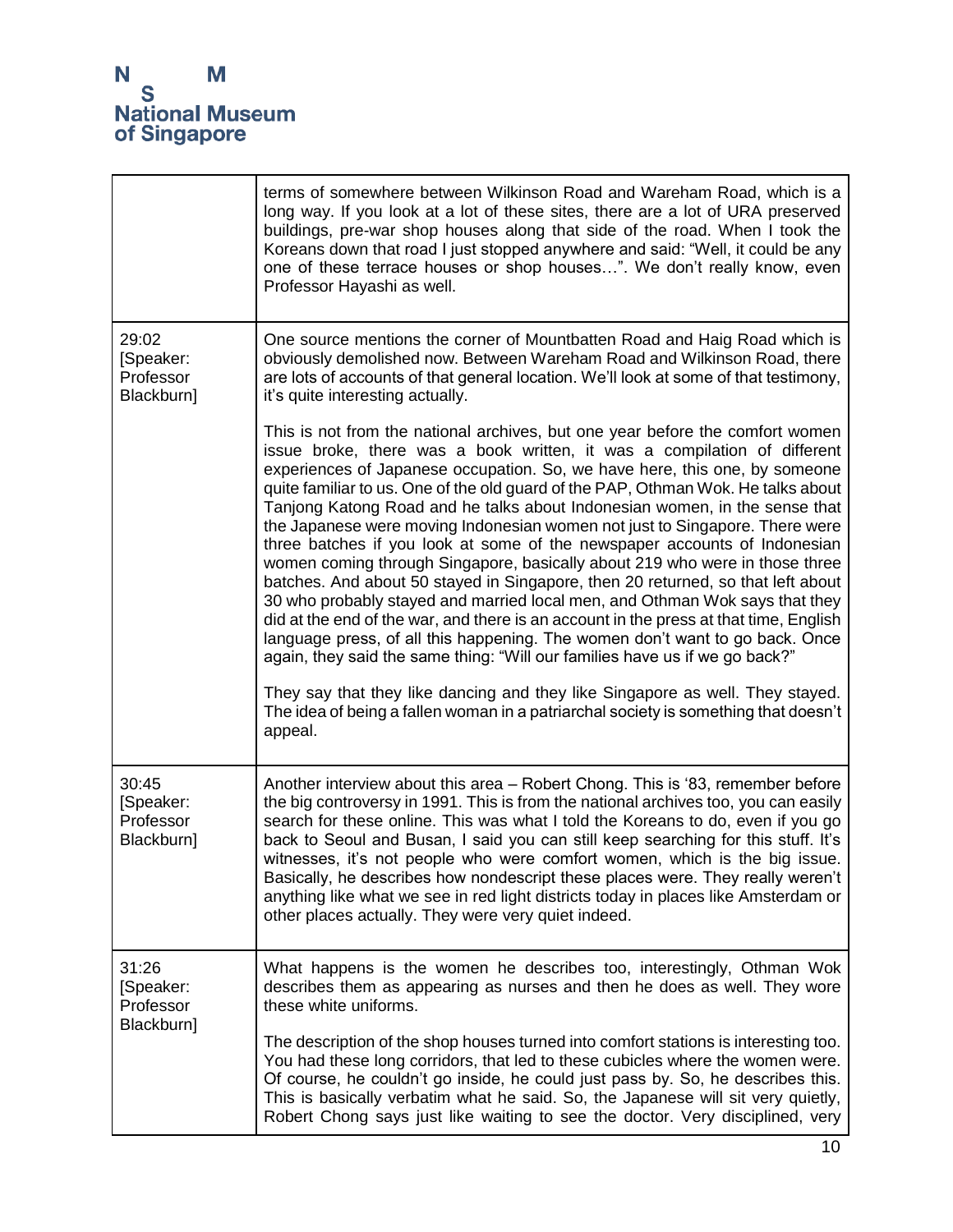|                                               | patient.                                                                                                                                                                                                                                                                                                                                                                                                                                                                                                                                                                                                                                                                                                                                                                                                                             |
|-----------------------------------------------|--------------------------------------------------------------------------------------------------------------------------------------------------------------------------------------------------------------------------------------------------------------------------------------------------------------------------------------------------------------------------------------------------------------------------------------------------------------------------------------------------------------------------------------------------------------------------------------------------------------------------------------------------------------------------------------------------------------------------------------------------------------------------------------------------------------------------------------|
| 32:09<br>[Speaker:<br>Professor<br>Blackburn] | So the corridor, the crucial feature of this long line is the corridor. The shop<br>houses had to be adapted to this purpose. Elsewhere too, in China they did this<br>as well. Other countries they did it too. Usually, when the owners of these<br>buildings came back, they'd find these holes in their buildings where the<br>Japanese had built these long corridors so the men could line up and queue,<br>orderly. The idea, as I said, is kind of mechanised or orderly system according to<br>the people who designed it - of course it's sexual enslavement, there's no doubt<br>about that.                                                                                                                                                                                                                              |
| 32:46<br>[Speaker:<br>Professor<br>Blackburn] | So, moving on to, looking at the trail actually, you'll see that this is perhaps the<br>most well known. This is the one I described. It's at the junction of Bukit Pasoh<br>Road, it's no. 27 Bukit Pasoh Road, the junction between Bukit Pasoh and Teo<br>Hong Road. Just behind the Dorsett Hotel. Most people would be familiar with<br>this site.                                                                                                                                                                                                                                                                                                                                                                                                                                                                              |
|                                               | Testimony suggests that Korean women mainly were in this place. So, this is<br>more well known, I won't bring up any testimony for this one. But this one was<br>the one discovered in 1995, quite interesting this one, has an interesting story<br>behind it. So, you can see it's near Beauty World, just up from Beauty World. This<br>is an old map. It's a row of shop houses. The one-storey ones are the ones that<br>Professor Hayashi positively identifies as a comfort station. And then the others,<br>the double-storey, he's not so sure about that. But as we'll see, the people around<br>there, who own the shop houses, a family, the Cheong family, say that all the<br>whole area was a comfort station. You have the restaurant, the one-storey and<br>then you have the relaxation house, or comfort station. |
| 34:01<br>[Speaker:<br>Professor<br>Blackburn] | So, this one is interesting because of a Singaporean whose history is attached<br>to it. Dr Cheong Pak Yean, in 2000, submitted a dossier for preservation of his<br>old family's shop house. His family had built them, and he really loves this area,<br>Bukit Timah area, Bukit Timah village. So, he documented the history. Of course,<br>he knew at that time they were comfort houses, comfort stations, so he<br>documented this too. That probably made this the first comfort house or station<br>that was preserved because it was. It was preserved for its history, its entire<br>history, but a prominent part of the case he put up was that it was a comfort<br>station. That's one of the reasons why it should be conserved.                                                                                       |
| 34:59<br>[Speaker:<br>Professor<br>Blackburn] | So, at the moment, we have China, in its memory war with Japan is increasingly<br>trying to conserve its own comfort stations and there are many in China. There's<br>museums in old comfort stations. So, in this case we have Dr Cheong, and he<br>works hand in hand with these two other people in the 1990s who were quite<br>crucial to uncovering this history. The journalist from The Straits Times, and also<br>Professor Hayashi. So, they find this document, Hayashi finds it and gets in touch<br>with the journalist, and the journalist gets in touch with Dr Cheong who owns the<br>shop house here, but of course has a history tied to the whole block.                                                                                                                                                           |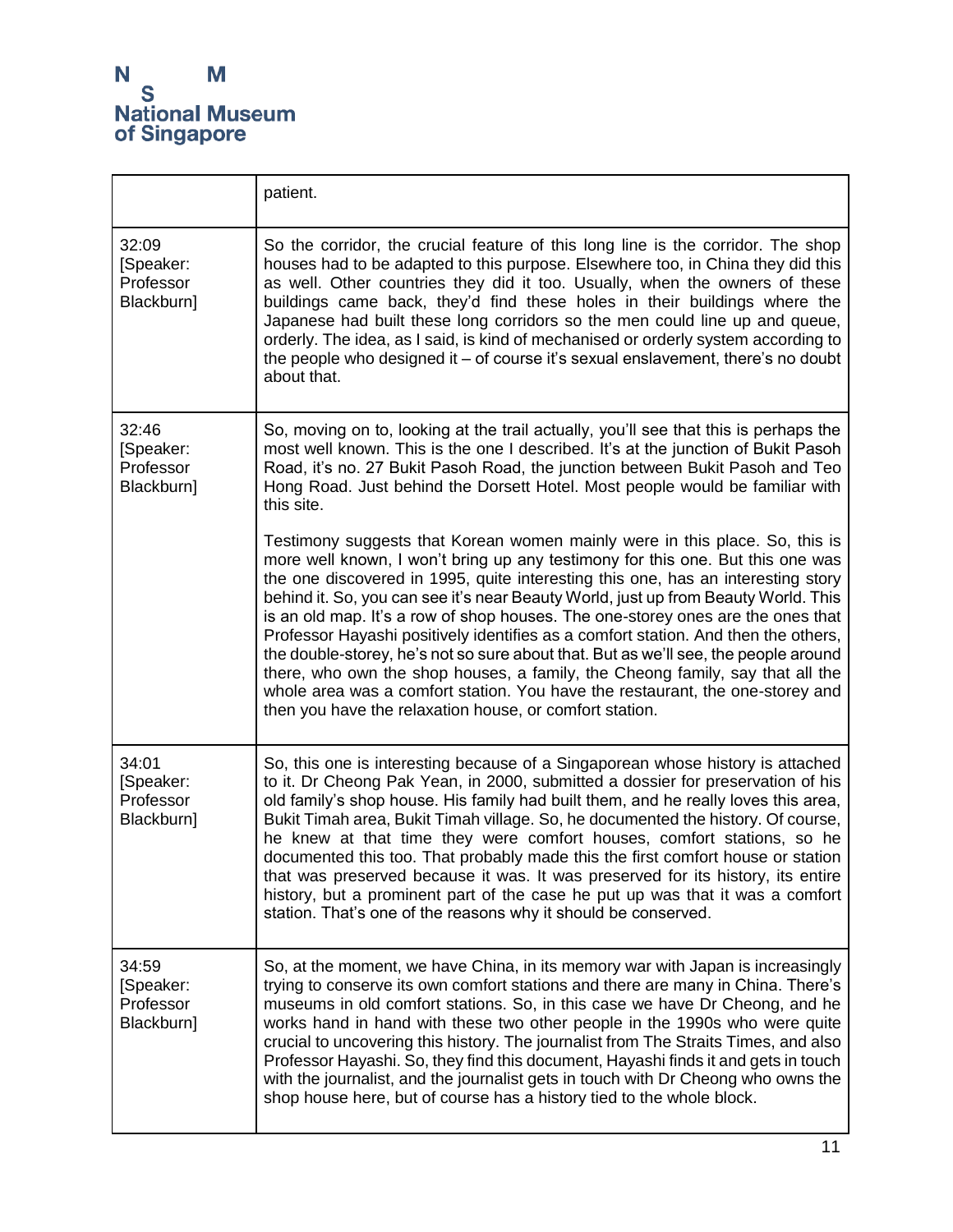|                                               | So, Dr Cheong expresses his views. He reckons they are heritage actually. He's<br>very enthusiastic about this. And obviously he had to be, he had to put it up as a<br>submission to the URA which accepted it in 2002.                                                                                                                                                                                                                                                                                                                                                                                                                                                                                                                                                                                                                                                                 |
|-----------------------------------------------|------------------------------------------------------------------------------------------------------------------------------------------------------------------------------------------------------------------------------------------------------------------------------------------------------------------------------------------------------------------------------------------------------------------------------------------------------------------------------------------------------------------------------------------------------------------------------------------------------------------------------------------------------------------------------------------------------------------------------------------------------------------------------------------------------------------------------------------------------------------------------------------|
| 35:51<br>[Speaker:<br>Professor<br>Blackburn] | So, what he gets also, from Professor Hayashi is this document. This document<br>has a map on it, that basically defines where the comfort house is. It also has an<br>operation manual for the comfort house. You'll see that the hours are there, which<br>Butai or military unit gets to use it on which day, the price, the Japanese soldiers,<br>mainly privates and NCOs in this case, had to get a ticket. And they couldn't get<br>in for their 30 minutes with the comfort women without that ticket. Obviously, very<br>mechanised, very organised.<br>So, Wednesday was their only day off actually. This is similar to Cairnhill actually.<br>So, basically, they had that one day where it's a medical day, in terms of medical                                                                                                                                             |
|                                               | examinations.                                                                                                                                                                                                                                                                                                                                                                                                                                                                                                                                                                                                                                                                                                                                                                                                                                                                            |
| 36:43<br>[Speaker:<br>Professor               | So, behind the Images of Singapore or Madame Tussauds as we call it today, is<br>also another comfort station that's been identified and written up as well.                                                                                                                                                                                                                                                                                                                                                                                                                                                                                                                                                                                                                                                                                                                             |
| Blackburn]                                    | And as we go further, out to sea, you see that Pulau Bukom was the comfort<br>station. It's now, of course, a massive oil refinery. So, it was used by the<br>Japanese navy and there were Malay villagers on it, and they saw Indonesian<br>women being used in the comfort stations.                                                                                                                                                                                                                                                                                                                                                                                                                                                                                                                                                                                                   |
|                                               | The last one, the Japanese military documents identified this. It's hard to know<br>exactly where it is. Seletar naval base, it was a naval base, the Japanese used it<br>as it was. It's hard to know exactly where it is, in this general area of course. It's<br>been a naval base, an air base for a long time and now it's an airport. Professor<br>Hayashi gets Japanese documents that confirm this.                                                                                                                                                                                                                                                                                                                                                                                                                                                                              |
| 37:43<br>[Speaker:<br>Professor<br>Blackburn] | Okay, so moving on to finally, what we started with was the Ryotei system, the<br>restaurant system. So, they were restaurants actually, that the Japanese used<br>for prostitution. Most of them were staffed by Japanese women, most of the<br>Japanese women were prostitutes or they described them as Geisha. Of course<br>not like the Geisha we see when we go to Kyoto or these other places. At that<br>time, there were Geisha who were close to prostitutes. They tend to not be what<br>we imagine the Geishas, the Geisha are certainly not prostitutes today. They<br>would describe some of the women working there as Geisha. Sometimes the<br>Japanese military would describe them as typists. And actually, Shinozaki closed<br>down one of these Ryotei, and he said that we kept all the real typists and the<br>ones who couldn't type we sent them back to Japan. |
|                                               | The Singapore Cricket Club was one of these as well that was closed down<br>because it was so close to the mayor's office that the local staff would start<br>laughing when they could hear the drunken cries above the men and the women<br>just coming across from the cricket club. The mayor didn't like this. Shinozaki<br>didn't like it, so, they brought the commander Terauchi down from Saigon or                                                                                                                                                                                                                                                                                                                                                                                                                                                                              |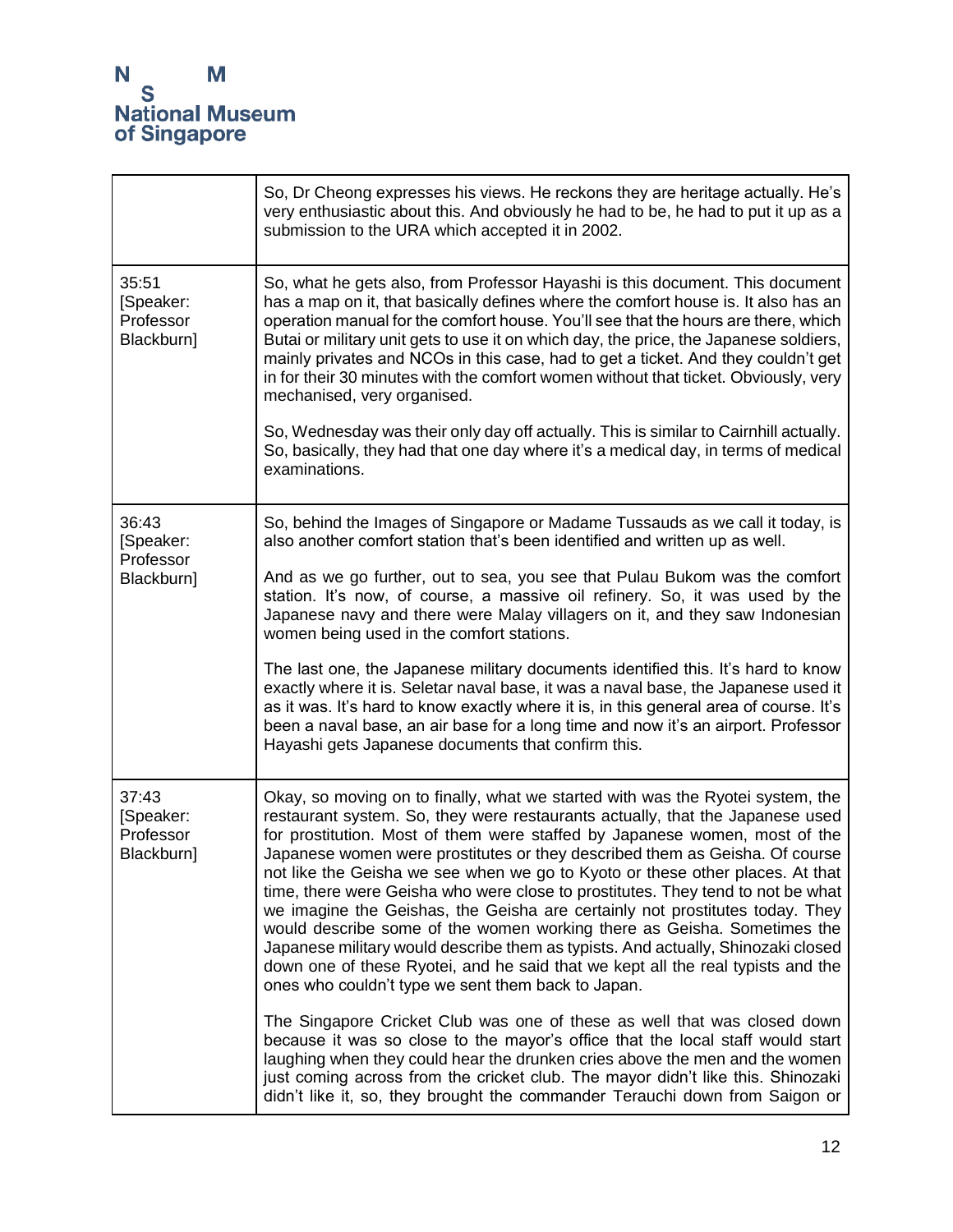|                                               | wherever, and he could hear it and he closed it down very quickly.                                                                                                                                                                                                                                                                                                                                                                                                                                                                                                                                                                                                                                                                 |
|-----------------------------------------------|------------------------------------------------------------------------------------------------------------------------------------------------------------------------------------------------------------------------------------------------------------------------------------------------------------------------------------------------------------------------------------------------------------------------------------------------------------------------------------------------------------------------------------------------------------------------------------------------------------------------------------------------------------------------------------------------------------------------------------|
|                                               | Others, of course too, Shinozaki didn't like them so he tended to close them<br>down. This is one he closed down. It became public knowledge, Nan Hua Girls'<br>School on Mount Sophia. What happened was that, it was reported in the Allied<br>propaganda news and when that happened, immediately, it was closed down<br>because the idea that the Japanese military would turn a school, a girls' school,<br>into a place of prostitution was bad propaganda, so they shut it down eventually.                                                                                                                                                                                                                                 |
| 39:32<br>[Speaker:<br>Professor<br>Blackburn] | So, Shinozaki, in his memoirs, this is the Japanese language memoir actually,<br>he says this on page 82. It doesn't appear in his English language memoir, he<br>says, regrettably, he never liked these places actually. "When the British get a<br>colony they build roads, when the French get a colony they build a church, the<br>Spanish bring in a church but they take out the gold and silver. But when the<br>Japanese get a colony, they bring in these restaurants and women." So<br>obviously, there's something else.                                                                                                                                                                                               |
| 40:00<br>[Speaker:<br>Professor<br>Blackburn] | So, in terms of finishing up, close to finishing. The last known woman to say that<br>she worked in Singapore was Kim Bok-dong. She had passed away, just after I<br>wrote the abstract for this talk. She was born in 1926 and I wrote the abstract in<br>December and she passed away. She'd been ill for quite some time, but she was<br>virtually a kind of a national hero in Korea. The President had visited her in<br>hospital. When she passed away, there was this mammoth five-day period of<br>mourning in Seoul.                                                                                                                                                                                                      |
|                                               | Interestingly, her path with Singapore crossed somewhat differently in 2013. In<br>the sense that one of her wishes - she worked in Singapore but also Malaysia<br>and Indonesia - was actually to have a comfort woman statue in Singapore. Of<br>course, this would send shivers down the spine of any Ministry of Foreign Affairs<br>officials. And Singapore, of course, whenever one of these pops up, you have a<br>divisive issue between the Japanese community and the Korean community. In<br>San Francisco there was one, in California there was one and there was one in<br>Sydney too. It does nothing for international relations.                                                                                  |
| 41:18<br>[Speaker:<br>Professor<br>Blackburn] | Actually, at this time, it was proposed, and then they were all ready to come down.<br>I don't know what possessed them to think that the Singapore ministries would<br>approve such an idea. But they were all ready to come down. One of my<br>colleagues who was a PhD student in Japanese Studies department, Yusuke<br>Watanabe, he was all ready to do the first comfort women tour of Singapore.<br>Because they wanted to know all the places, and he picked them all out using<br>Professor Hayashi's work. And he said, he went to the place where he was<br>supposed to meet them, and there was no one there. Mostly, they were put off<br>by the whole thing actually. It is an interesting footnote to Kim Bok-dong. |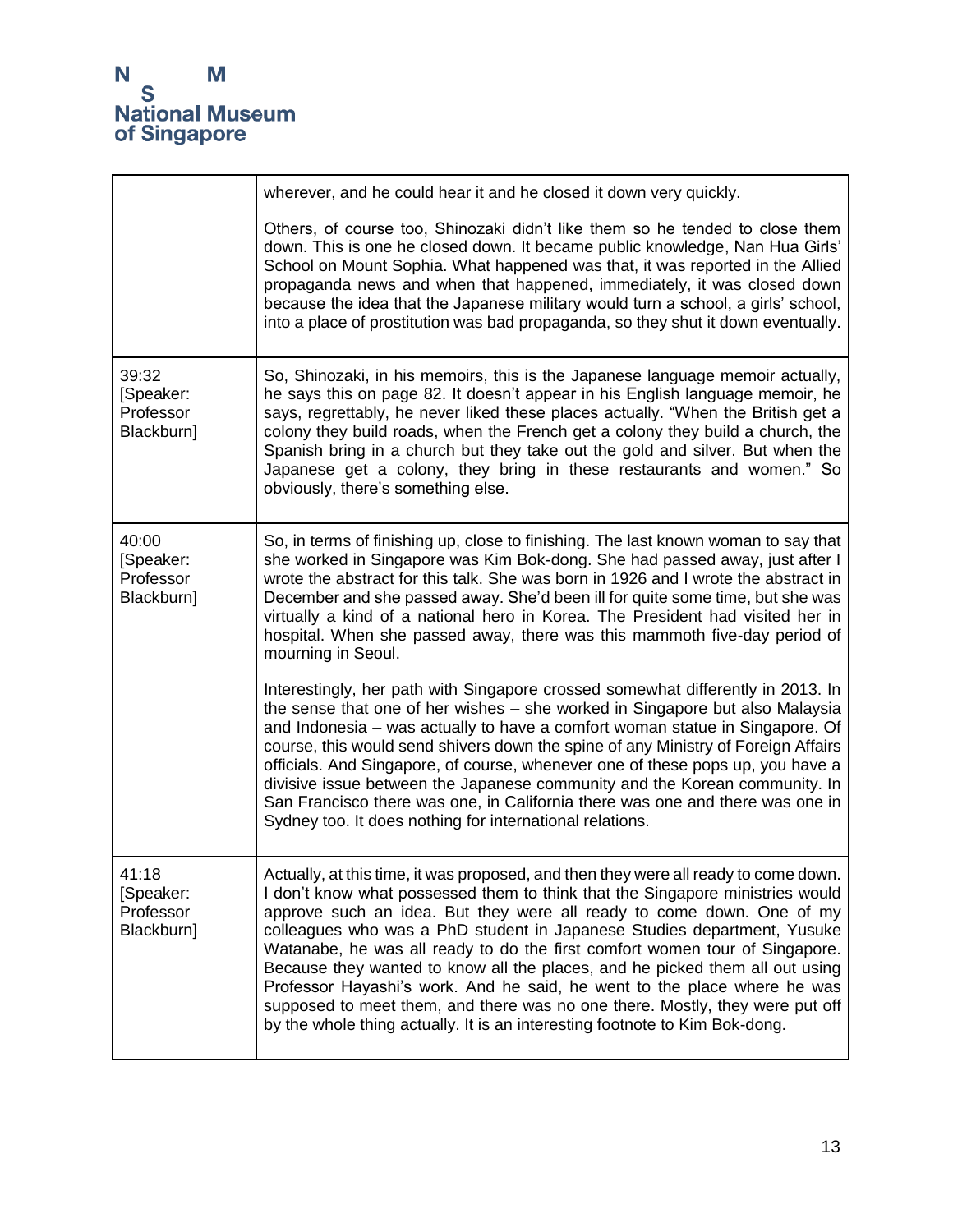## N<br>S<br>National Museum<br>of Singapore

| 42:01<br>[Speaker:<br>Professor<br>Blackburn] | Also, that same Japanese scholar who was working in the Japanese Studies<br>department, he co-wrote this book with Professor Takashima. It's basically a kind<br>of Leftist tour of Singapore for Japanese tourists. Because it has the Jalan Kechil<br>site, it has a good picture of that. And it is used. I met one person – once again<br>a NUS PhD student - he was from Japan. Shee actually, she used that book to<br>find the comfort station at Jalan Jurong Kechil as well. And also, the one at Bukit<br>Pasoh is mentioned.<br>So these historical research are appearing in various ways. I can't predict the<br>comfort women tour of Singapore as a feature of tours, or heritage tour, or dark<br>heritage. But there is an interest certainly amongst Koreans and Japanese.<br>So lastly, I'll just go to the switches – it's the end. Thank you very much for your<br>attendance. |
|-----------------------------------------------|-----------------------------------------------------------------------------------------------------------------------------------------------------------------------------------------------------------------------------------------------------------------------------------------------------------------------------------------------------------------------------------------------------------------------------------------------------------------------------------------------------------------------------------------------------------------------------------------------------------------------------------------------------------------------------------------------------------------------------------------------------------------------------------------------------------------------------------------------------------------------------------------------------|
| 43:13<br>[Audience<br>member 1]               | Hi, my name is Ng Yi-Sheng, I'm a writer and an NTU PhD student. I've got two<br>questions.                                                                                                                                                                                                                                                                                                                                                                                                                                                                                                                                                                                                                                                                                                                                                                                                         |
|                                               | First, I'm curious about the other roles played by Japanese women in Singapore<br>during the Japanese occupation besides serving in these rest stations and<br>restaurants.                                                                                                                                                                                                                                                                                                                                                                                                                                                                                                                                                                                                                                                                                                                         |
|                                               | Second, I'm doing research into Singapore's LGBT history. I recently read a short<br>story by Goh Sin Tub written in the 1980s, in which he talks it's a fiction piece<br>but he describes a teacher whom he respects very much, having sexual relations<br>with a male student. And I'm wondering given that Japan has traditionally had<br>less of a taboo on homosexuality then European nations, I was wondering if you<br>have found any stories of non-heterosexual liaisons in World War Two history.                                                                                                                                                                                                                                                                                                                                                                                        |
| 44:21<br>[Speaker:<br>Professor<br>Blackburn] | Japanese women first. Okay, Japanese women did hold a variety of jobs. There<br>were typists, there were offices, obviously. They were part of the civilian<br>administrations. They weren't part of the military administrations. Singapore had<br>a military administration and a much weaker civilian administration. That was<br>where Shinozaki was Welfare Officer, and also Education Officer. So he was<br>always on the somewhat losing end. A lot of the Japanese women were<br>employed in the civilian administration, and some were also in businesses like<br>Mitsubishi and a few others which employ Japanese women. Japanese women<br>did have more roles than just hostesses or Geishas.                                                                                                                                                                                          |
|                                               | The LGBT issue is quite interesting. There's an interesting book by I think Robert<br>Klein. And he looks at the literature representation of Japanese occupation and<br>Singapore, Malaysia and the Philippines, it's published by the University of<br>Philippines. It's at the NUS library, I think. And he finds a gay man, who was a<br>comfort woman, actually. He was a transsexual, actually. He didn't have the<br>operation, but he was with a group of people. It's a very fascinating interview.<br>Because he put into this book – there's no reason why this book should have it.<br>It's basically about how Goh Sin Tub represents Japanese occupation, how<br>Philippines and he has this special interview. Because he says: "I must<br>preserve this for posterity". In the sense that, at that time, there was this man                                                         |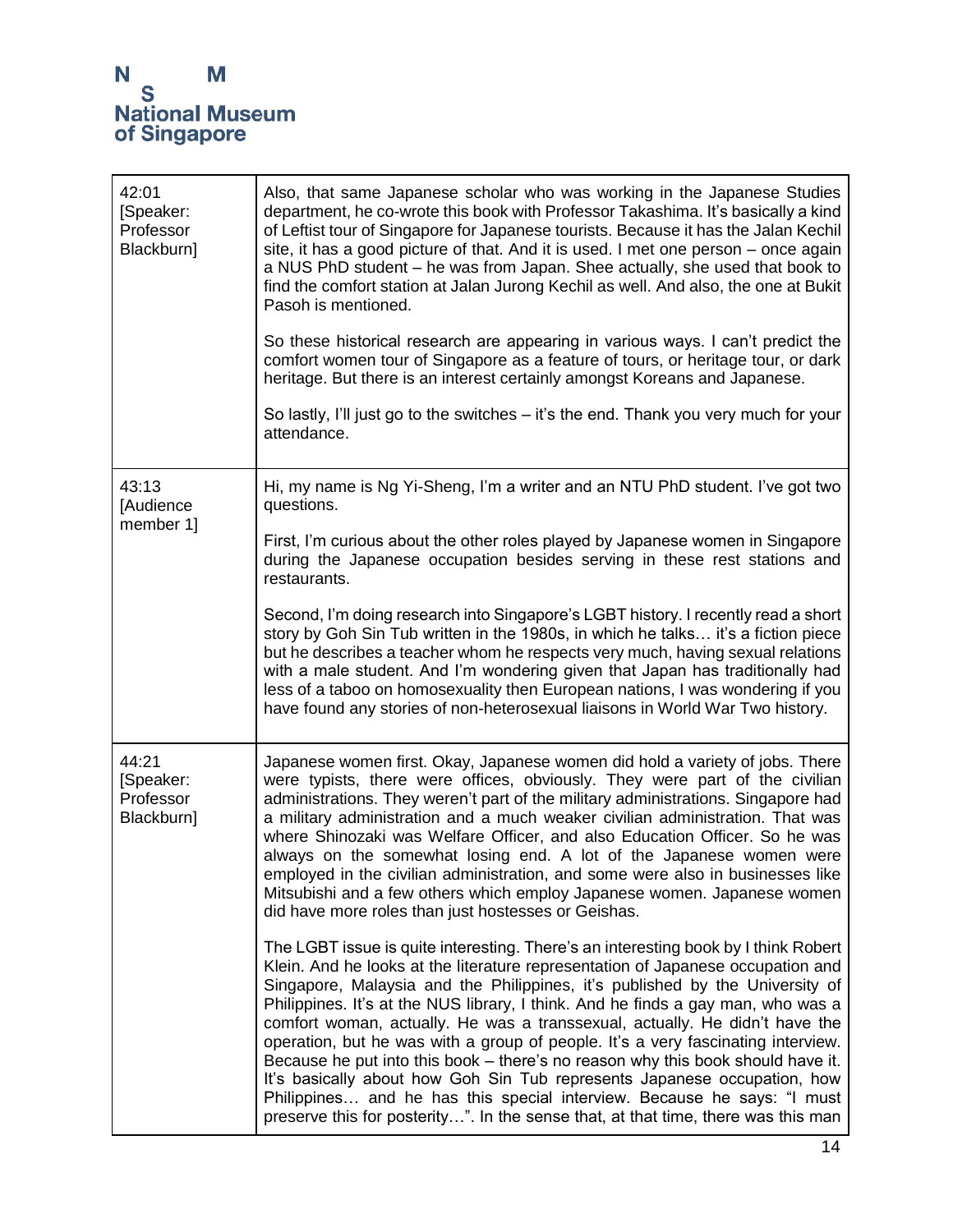|                                               | who lived in the Japanese occupation and basically, he and a group of friends,<br>they were basically transvestites, female performers or whatever. And when the<br>Japanese occupation came, they would carry on their kind of trade as well. And<br>then, they were caught by Japanese who thought they were women. They were<br>beaten up a lot. And they were raped as well. They continued on, as gay comfort<br>women, so it's quite a fascinating story. And it is documented by Klein in that<br>book on literature representations.                                                                                                                                 |
|-----------------------------------------------|------------------------------------------------------------------------------------------------------------------------------------------------------------------------------------------------------------------------------------------------------------------------------------------------------------------------------------------------------------------------------------------------------------------------------------------------------------------------------------------------------------------------------------------------------------------------------------------------------------------------------------------------------------------------------|
| 46:40<br>[Speaker:<br>Audience<br>member 1]   | This is in the Philippines?                                                                                                                                                                                                                                                                                                                                                                                                                                                                                                                                                                                                                                                  |
| 46:42<br>[Speaker:<br>Professor<br>Blackburn] | In the Philippines, in Manila, actually. One time the group goes to the provinces,<br>they mix with the men who are obviously quite simple and backward, in their<br>minds, and they didn't realise that these are not women, but actually men. And<br>then they just go back to Manila again, and basically continue the trade that they<br>work in. While they while enslaved by the Japanese, they said the Japanese<br>would regularly rape them actually. They knew they were men, and they really<br>were kind of upset. It's quite an interesting interview that goes on. I haven't seen<br>anything like that, but that's quite unique, so that's quite interesting. |
|                                               | Yeah, it's probably the only case we will ever know of similar to what you've<br>asked. Yeah, Klein, actually, I can't remember the exact title of the book. You can<br>Google the book, it's one of the Google books. It's quite an interesting interview<br>incredible interview.                                                                                                                                                                                                                                                                                                                                                                                          |
| 47:44<br>[Speaker:<br>Audience                | I came a bit late so I didn't get to hear about your book and the title of it. And<br>could you just describe it a bit. That's A.                                                                                                                                                                                                                                                                                                                                                                                                                                                                                                                                            |
| member 2]                                     | And B. There seems to be a kind of veil over the participation of Singaporean<br>women in these things. And nobody seems to want to whatever, but I'm kind of<br>interested to know like - was there?                                                                                                                                                                                                                                                                                                                                                                                                                                                                        |
|                                               | And what are the numbers? Not only of the Singapore women, but the whole<br>comfort women population and just delving into that a bit, please.                                                                                                                                                                                                                                                                                                                                                                                                                                                                                                                               |
| 48:23<br>[Speaker:<br>Professor<br>Blackburn] | Okay, the book, "War Memory and the Making of Modern Malaysia and<br>Singapore". It covers the comfort women a little, actually. But enough to make<br>those Korean historians working on the project get in contact with me. The other<br>books I put up, covered more. My book covers a lot more than the comfort<br>women. It's called "War Memory and the Making of Modern Malaysia and<br>Singapore". So some of the quotes that I put up will be in that book.                                                                                                                                                                                                         |
|                                               | But to get to your more interesting question, about Singaporean women who<br>were comfort women. Yes, the piece of evidence from N.I. Low suggested that<br>there are 16 or 15 comfort women who had come back from Java, so that's 16.<br>Also, the Indonesian women who married Malay men and settled down, so that's                                                                                                                                                                                                                                                                                                                                                      |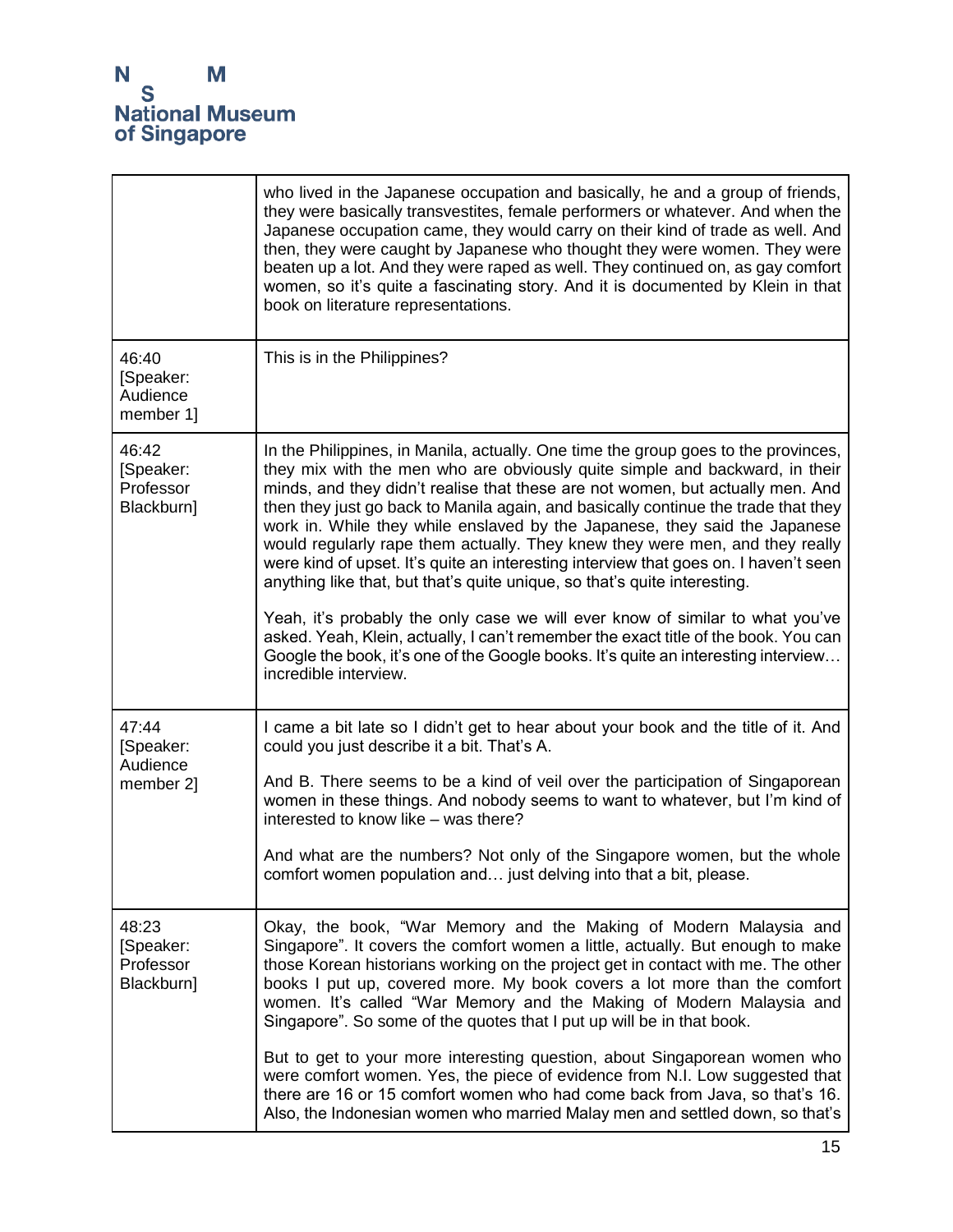

|  | probably 20, if we go by the figures. Actually the Indonesian Red Cross came to<br>Singapore in the middle of 1946 looking to recover the Indonesian women<br>actually. This was when all the details came out, because the Red Cross<br>documented all these details. So, seems to be that there were 50 women who<br>were brought to Tanjong Katong Road who were Indonesian women. And of that<br>50, basically, 20 were repatriated to the Indonesian Red Cross. There must be<br>30 who decided to stay. There were women who decided to stay and they married<br>men, according to Othman Wok, in Amber Road kampong, around there,<br>actually.                                                                              |
|--|-------------------------------------------------------------------------------------------------------------------------------------------------------------------------------------------------------------------------------------------------------------------------------------------------------------------------------------------------------------------------------------------------------------------------------------------------------------------------------------------------------------------------------------------------------------------------------------------------------------------------------------------------------------------------------------------------------------------------------------|
|  | So, we don't find, like in Malaysia, we find the experiences is larger in numbers<br>in terms of Chinese women who were forcibly enslaved or tricked. Just like Kim<br>Bok-dong was tricked. She was going to work in a factory, and then she<br>discovered that it wasn't a factory, it was actually a comfort house. And she was<br>14 years old. So, in Malaysia, there was basically some level of force used. And<br>they mainly focused on Chinese women as you see with the quotation I've used.                                                                                                                                                                                                                             |
|  | In Singapore, obviously, the numbers in the comfort stations tend to suggest that<br>there are not many Singapore women, because that would come out in the oral<br>history testimony. What comes out is that, initially they were Japanese, and then<br>Indonesians, but in terms of, some say Chinese as well. It suggests that numbers<br>of Singapore women in Singapore comfort stations are not high, if they are<br>present. And, whereas in Malaysia, the numbers of local women are reasonably<br>high in the sense that there are various directives that are given to various armies.<br>One of them is to use local women as much as possible, because we don't want<br>to use Japanese women for comfort stations.     |
|  | Yeah, she [Kim Bok Dong] was sent everywhere actually – China and then<br>Indonesia, Malaysia, and then in the last few days, if you go to the interview on<br>AsianBoss, she discusses her life in October last year. She says that when the<br>surrender came, she was working in Singapore. She'd just arrived in Singapore,<br>probably in early '45, and then when surrender came, she says that the Japanese<br>tried to pretend that the comfort women were really nurses by setting up these<br>hospitals, whatever, when they were surrendered. So, she became a nurse, in a<br>sense. Actually there are other accounts in the press that say that some of these<br>Korean women were staying too long at Cairnhill Road. |
|  | Even in those days, if you look at some of the press accounts, there were<br>complaints in October 1945: "What are these Korean women doing in Cairnhill<br>Road?" Surely, we can get people to occupy those places or whatever. Not much<br>sympathy actually. There's always been some kind of rumours and kind of stories<br>that there were comfort women in Singapore who perhaps are still alive. I would<br>imagine by now, many of them would have taken that secret to their graves.                                                                                                                                                                                                                                       |
|  | And I think it's to do with patriarchy in a sense. These women were enslaved by<br>patriarchy. The idea, the justification that many of the military had was basically<br>that the soldiers were doing the fighting, and the women must serve the men.<br>Some of the comfort stations, in other places, not in Singapore, had that inscribed<br>in Japanese characters. Basically the women are serving the men who were                                                                                                                                                                                                                                                                                                           |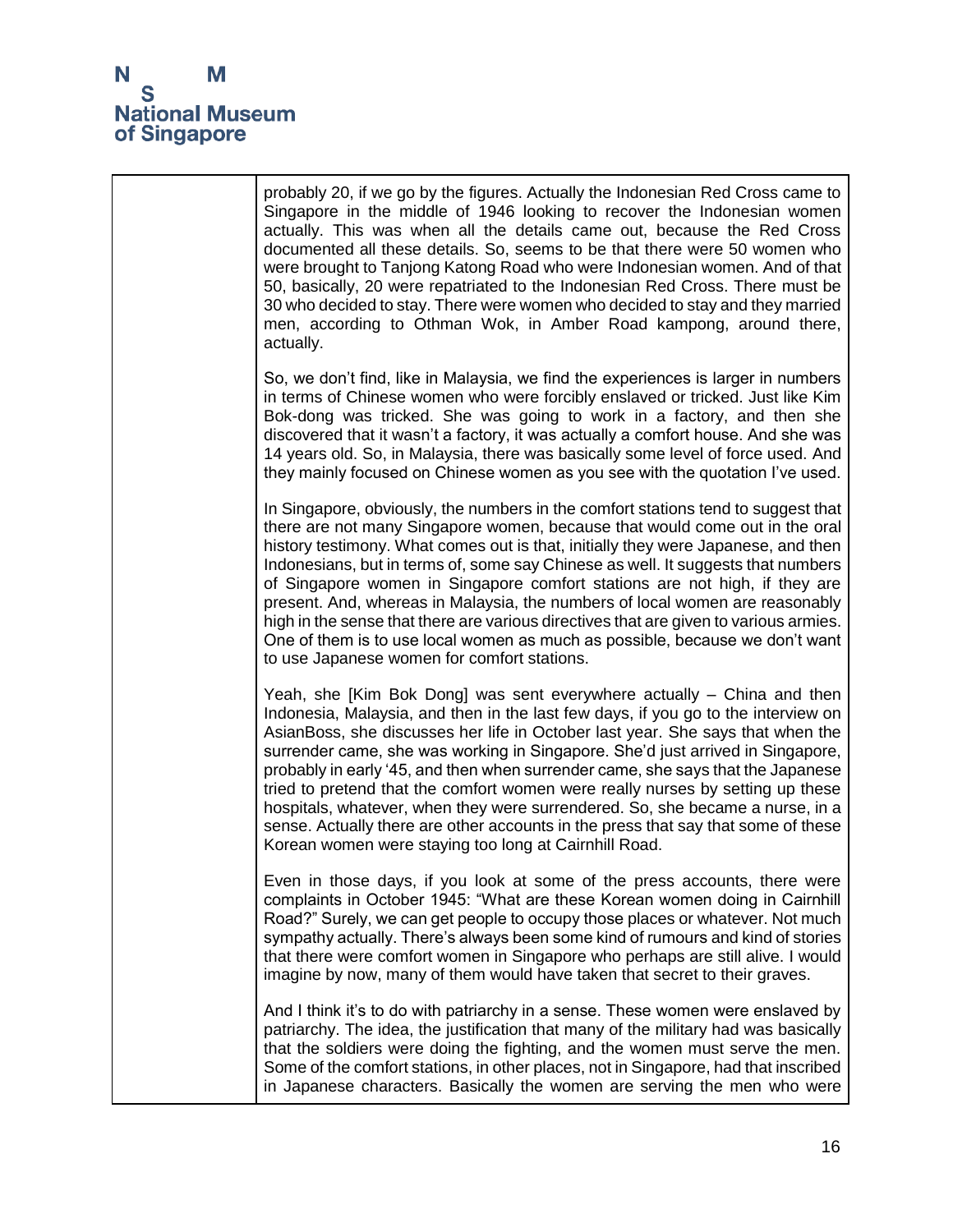|                                               | fighting the war.                                                                                                                                                                                                                                                                                                                                                                                                                                                                                                                                                                                                                                                                                                                                                                                                                                                                                                                                                                                                                                                                                                                                                                                                                                                                                                                                                                                                                                                                                             |
|-----------------------------------------------|---------------------------------------------------------------------------------------------------------------------------------------------------------------------------------------------------------------------------------------------------------------------------------------------------------------------------------------------------------------------------------------------------------------------------------------------------------------------------------------------------------------------------------------------------------------------------------------------------------------------------------------------------------------------------------------------------------------------------------------------------------------------------------------------------------------------------------------------------------------------------------------------------------------------------------------------------------------------------------------------------------------------------------------------------------------------------------------------------------------------------------------------------------------------------------------------------------------------------------------------------------------------------------------------------------------------------------------------------------------------------------------------------------------------------------------------------------------------------------------------------------------|
|                                               | So, patriarchy is not that sympathetic to women who are in this position and you<br>can read in terms of press accounts that are appearing in '45, '46, they're<br>complaining about prostitution, they're complaining about all these women, who<br>were suddenly appearing, who weren't there before. Because even if you were<br>poor, you turn to prostitution, basically it was to keep you alive and so on. And<br>also some families sold their daughters to marriage brokers who actually sold<br>them to the Japanese. You do get these things popping up after, in '45, '46, which<br>suggest that perhaps there are more Singapore women who actually are comfort<br>women then what we would imagine today. But, we don't know. That's a good<br>question, thanks very much.                                                                                                                                                                                                                                                                                                                                                                                                                                                                                                                                                                                                                                                                                                                      |
| 54:04<br>[Speaker:<br>Priscilla]              | Thank you, and I think, this gentleman here.                                                                                                                                                                                                                                                                                                                                                                                                                                                                                                                                                                                                                                                                                                                                                                                                                                                                                                                                                                                                                                                                                                                                                                                                                                                                                                                                                                                                                                                                  |
| 54:10<br>[Speaker:<br>Audience<br>member 3]   | Hello, my name is Subaya. I think that part, it covered my question already. But<br>just asking: Seems like there were no, or very few Singapore women in<br>Singapore, you know, in the comfort houses, but they were sent to other places.<br>There were Indonesians coming here. And Kim, the lady Kim, seems to have<br>moved around a lot. Just wondering whether, was there a policy that, not to use<br>the local women in their hometowns but to send them somewhere else. And at a<br>higher level, how was this organised. I mean, at a local level, you can see how<br>the battalions were organising. But was it something at the highest level of the<br>army that, you know, just like a logistics department you have a department<br>handling all of these.                                                                                                                                                                                                                                                                                                                                                                                                                                                                                                                                                                                                                                                                                                                                   |
| 54:57<br>[Speaker:<br>Professor<br>Blackburn] | Okay, yes it's interesting actually. The comfort women are like what we call<br>"transnational history" in a sense. Perhaps this is why it's never resonated in<br>Singapore history. You see a lot of Korean women coming, you see a lot of<br>Indonesian women coming, even the Chinese women coming - seem to be<br>coming from China, actually. So that's the issue that pops out, actually. Because<br>it's kind of transnational, this movement of women around of course the<br>dominant group is Korean women. And you find Korean women in many of these<br>places actually. Indonesian women, in the 1990s the comfort women issue<br>sparked off more protests in Indonesia and the Philippines, than other Southeast<br>Asian countries. Of course, all countries had comfort women. There were Thai<br>women who were basically turned into comfort women too. But Indonesia and<br>the Philippines seemed to have large numbers. In terms of sending them<br>overseas, there was no real account of Philippine women being sent elsewhere.<br>Indonesian women were being sent, certainly to Singapore, maybe to Malaysia<br>as well. It depended actually.<br>In Malaysia's case, if I was talking to you about Malaysia right now, it would be<br>such a different scenario, because they used local women a lot, particularly<br>Chinese women, because they had the antagonism towards the Chinese. That's<br>one of the reasons given in the literature. So, moving women around like they |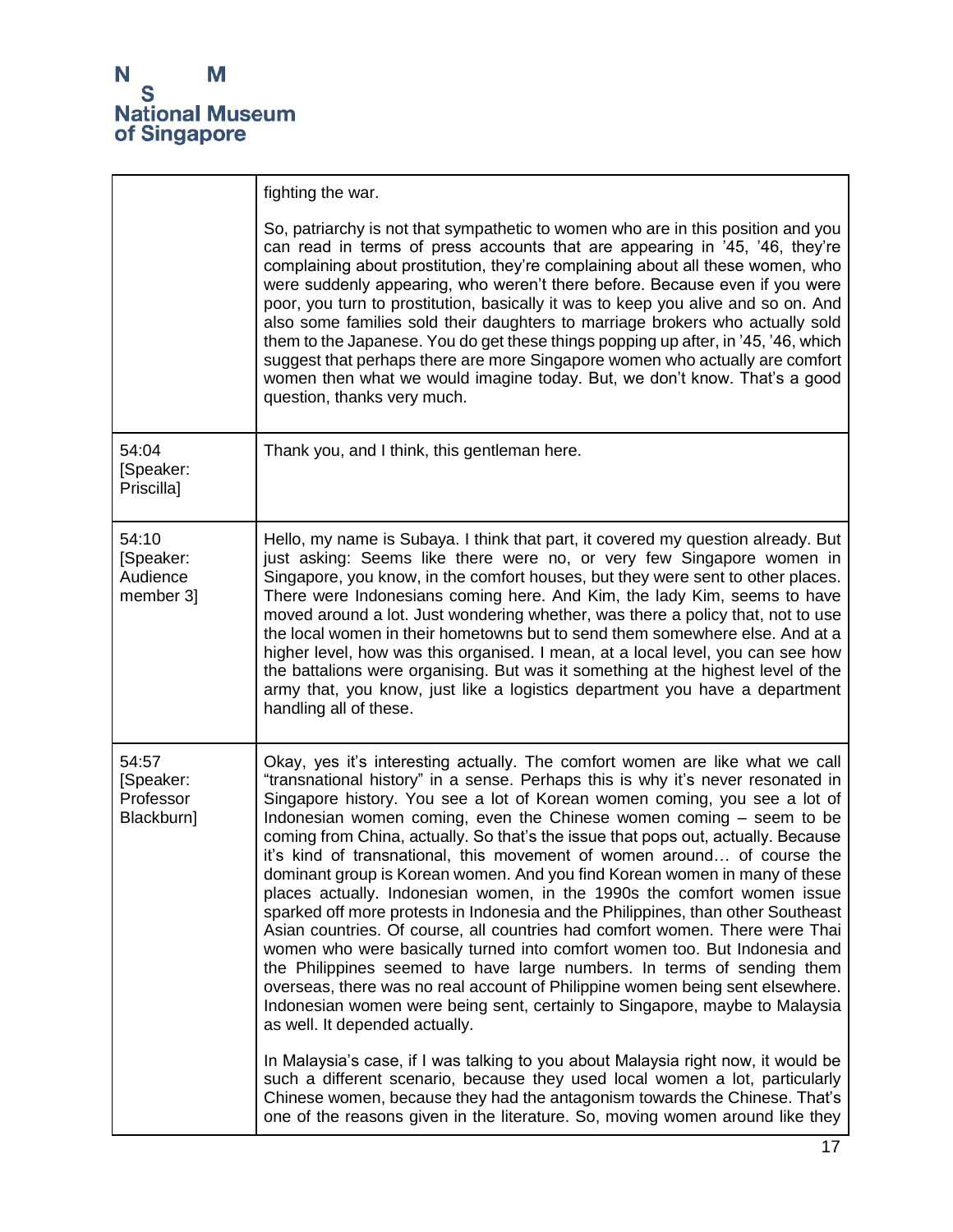|                                               | move labour around, interestingly, when they moved Indonesian labourers to the<br>Burma-Thailand railway, they would basically move them with the women.                                                                                                                                                                                                                                                                                                                                                                                                                    |
|-----------------------------------------------|-----------------------------------------------------------------------------------------------------------------------------------------------------------------------------------------------------------------------------------------------------------------------------------------------------------------------------------------------------------------------------------------------------------------------------------------------------------------------------------------------------------------------------------------------------------------------------|
|                                               | The women didn't know. The women thought they were going to become nurses<br>or whatever, and the men had some idea that they were going to become<br>labourers. So on the same ship as the labourers going to the Burma-Thailand<br>railway were these women. Because the Japanese moved labour around all<br>throughout their empire. So, it's no real surprise that they move these women<br>around, actually.                                                                                                                                                           |
| 56:57<br>[Speaker:<br>Professor<br>Blackburn] | So, in Indonesia, a lot of comfort stations were staffed by Indonesian women.<br>Also, they put pressure on the civilian internees, the Dutch women and some<br>British women to also become comfort women for the Japanese too. And these<br>are well documented because they were very literate women who could write<br>their stories down and there were war crime trials in Indonesia about this actually.                                                                                                                                                             |
|                                               | So, it is something that's interesting that you raise, that there's this transnational<br>nature of the comfort women.                                                                                                                                                                                                                                                                                                                                                                                                                                                      |
| 57:35<br>[Speaker:<br>Priscilla]              | So, I think we are running out of time. So, we would have time for maybe one last<br>one or two questions.                                                                                                                                                                                                                                                                                                                                                                                                                                                                  |
|                                               | We'll start with the lady here.                                                                                                                                                                                                                                                                                                                                                                                                                                                                                                                                             |
| 57:48<br>[Speaker:                            | Thanks, Professor.                                                                                                                                                                                                                                                                                                                                                                                                                                                                                                                                                          |
| Audience<br>member 4]                         | Two quick questions. My name is Josephine, I'm a writer. What is the average<br>age range of the women? I know there's a 14 year old, that's the first one.                                                                                                                                                                                                                                                                                                                                                                                                                 |
|                                               | And, second. How many men did these women have to service each day?                                                                                                                                                                                                                                                                                                                                                                                                                                                                                                         |
| 58:06<br>[Speaker:                            | I'll be quick about this.                                                                                                                                                                                                                                                                                                                                                                                                                                                                                                                                                   |
| Professor<br>Blackburn]                       | The age that they wanted was supposedly 18 to something like 35. When they<br>saw Kim Bok-dong, and they knew she was 14, some of the Japanese officials<br>didn't like that at all, actually. They said basically you can't have her, she's only<br>14. You'll see a variety of reactions actually.                                                                                                                                                                                                                                                                        |
|                                               | The next question was?                                                                                                                                                                                                                                                                                                                                                                                                                                                                                                                                                      |
|                                               | Yes, when they do the interviews they always emphasized the high numbers. On<br>a Sunday, they serve 40 or whatever. The women tend to remember the times<br>when they had the large numbers. But even when they started to do four or five<br>a day, the reports about the pain, because many of them were young girls like 14<br>or 16. They were supposed to only take 16 or 18 to about 35. So, the women<br>would describe these types of horrible situations and usually they would<br>emphasise the times when they really had to serve a lot of men. If each man is |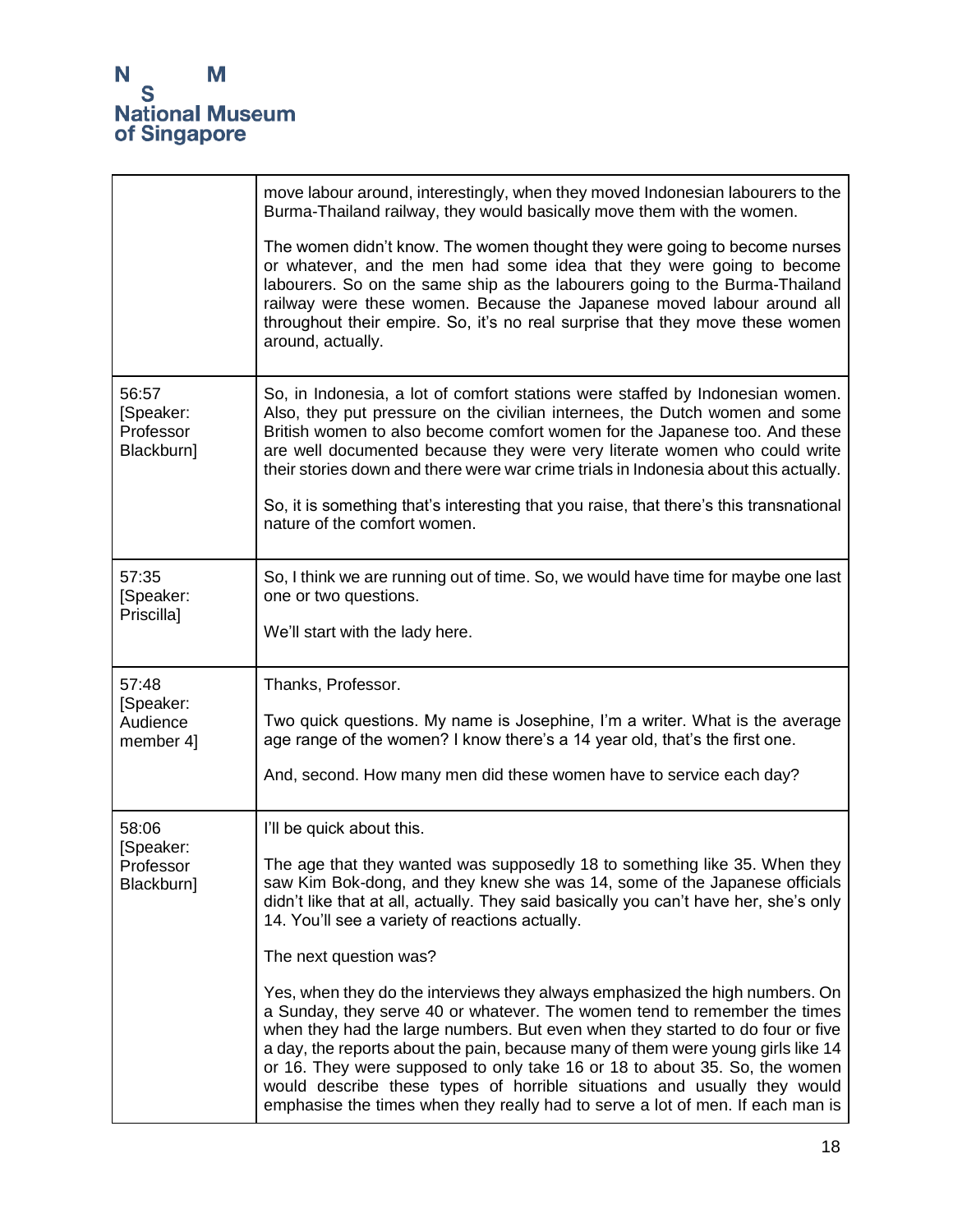|                                                 | given 30 minutes, obviously 40, 50 is not likely. But obviously they served a lot<br>of men actually, there's no doubt about that. Usually they would give quite high<br>figures, which are probably accurate, because these men would have a Sunday<br>or whatever with them, which is quite busy. Other times, four to five, when they<br>would start.                                                                                                                                                                                                                                                                                                                                                                                                                                                                                                                                                                                                                                                                                 |
|-------------------------------------------------|------------------------------------------------------------------------------------------------------------------------------------------------------------------------------------------------------------------------------------------------------------------------------------------------------------------------------------------------------------------------------------------------------------------------------------------------------------------------------------------------------------------------------------------------------------------------------------------------------------------------------------------------------------------------------------------------------------------------------------------------------------------------------------------------------------------------------------------------------------------------------------------------------------------------------------------------------------------------------------------------------------------------------------------|
| 59:40<br>[Speaker:<br>Priscilla]                | Right, I think we have one last question from the gentleman over there.                                                                                                                                                                                                                                                                                                                                                                                                                                                                                                                                                                                                                                                                                                                                                                                                                                                                                                                                                                  |
| 59:48<br>[Speaker:                              | I'm Fabian, a counsel. I just have two questions, very quickly.                                                                                                                                                                                                                                                                                                                                                                                                                                                                                                                                                                                                                                                                                                                                                                                                                                                                                                                                                                          |
| Audience<br>member 5]                           | How did the word "comfort women" come about? It sounds like a horrible<br>euphemism. Is it from the Japanese or how did it come to pass?                                                                                                                                                                                                                                                                                                                                                                                                                                                                                                                                                                                                                                                                                                                                                                                                                                                                                                 |
|                                                 | More importantly, why are they mostly Koreans? Is it because they can speak<br>Japanese? Taiwan was also colonised for more than 40 years, so why? Is it<br>revenge on the Korean resistance?                                                                                                                                                                                                                                                                                                                                                                                                                                                                                                                                                                                                                                                                                                                                                                                                                                            |
| 1:00:18<br>[Speaker:<br>Professor<br>Blackburn] | Okay, comfort women, you'll find that these houses are sometimes called<br>relaxation houses as well. It is a euphemism, of course. The historians, they don't<br>want to use "comfort women" actually. The organisations that are set up in Korea<br>they don't use "comfort women", they use "sexually-enslaved women". But<br>because it's so common in the currency and so many people have heard of it,<br>the historians will use "comfort women". It is a euphemism, they did use it<br>actually, they did use it, there's no doubt about that. These houses are<br>sometimes called relaxation houses even though they are basically houses of<br>sexual enslavement.                                                                                                                                                                                                                                                                                                                                                            |
|                                                 | Your next question was about?                                                                                                                                                                                                                                                                                                                                                                                                                                                                                                                                                                                                                                                                                                                                                                                                                                                                                                                                                                                                            |
|                                                 | Obviously Korea was a place where they'd colonised it for a very long time. They<br>did use local women, Chinese women a lot actually, but Korean women they used<br>them extensively. Why Korean women? It could well be because they colonised<br>Korea for such a long time, and they had all these networks to basically, get<br>Korean women into the military. They would coerce them, they tricked them,<br>perhaps it was easier, whatever. And they would serve also, perhaps, in China,<br>and sometimes in Japan, actually, as well. I think it's because of the colonial<br>relationship between the two and perhaps as you said, it might be because they<br>could speak Japanese easier, but actually the nature of the work didn't require<br>language as a major category. Yeah, so, they used a lot of Chinese women and<br>over the next 10 years, as China starts to ramp up its memory war with the<br>Japanese government, I think you will see a lot of Chinese women coming out<br>and places that are preserved. |
|                                                 | Yes, it's a Japanese expression for this.                                                                                                                                                                                                                                                                                                                                                                                                                                                                                                                                                                                                                                                                                                                                                                                                                                                                                                                                                                                                |
|                                                 | The Korean women today call themselves women who were sexually enslaved<br>by the military, actually. The association is called that, they don't actually use it.                                                                                                                                                                                                                                                                                                                                                                                                                                                                                                                                                                                                                                                                                                                                                                                                                                                                        |